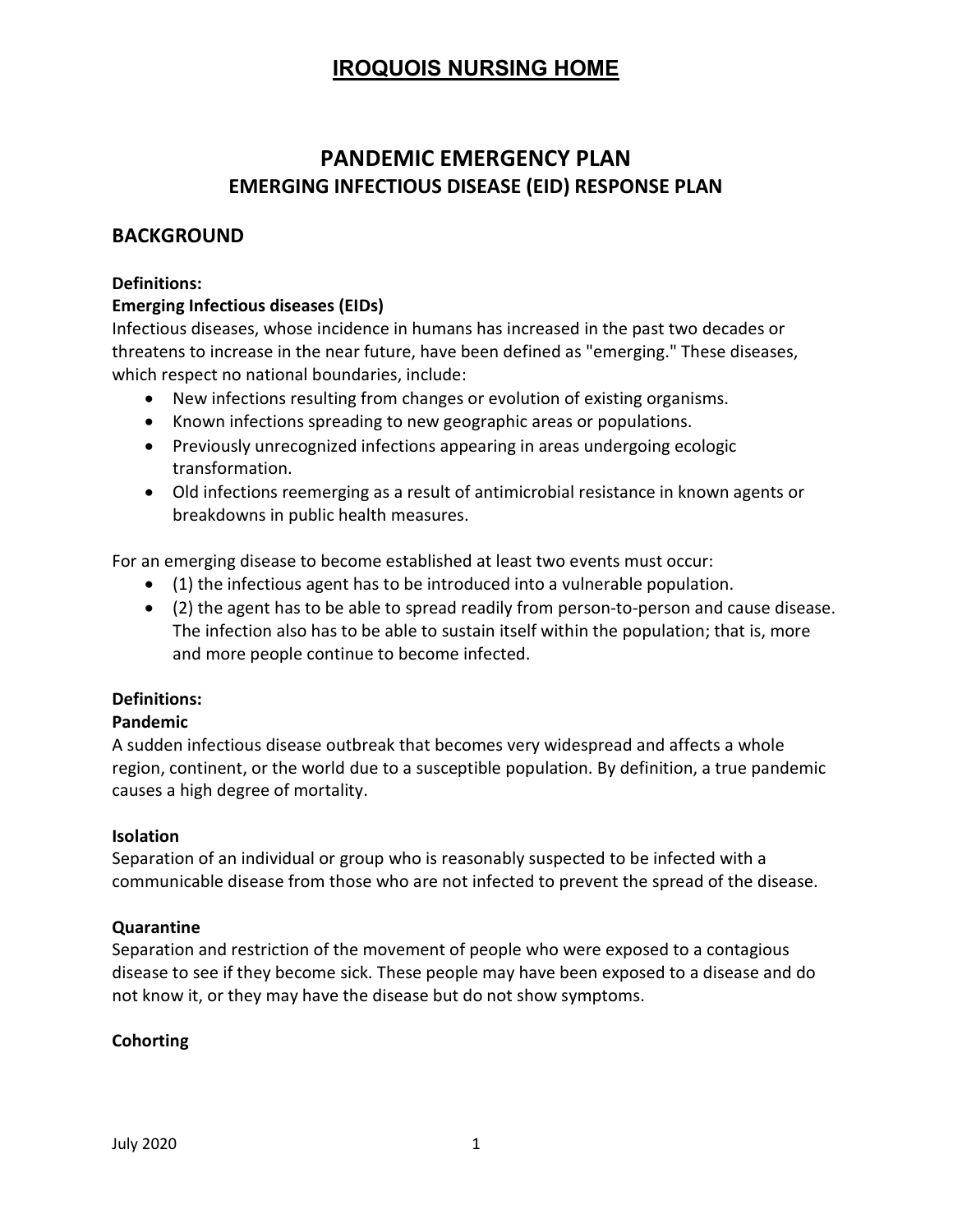Imposed grouping of two or more residents exposed to, or infected with, the same infectious disease that are separated physically from other residents who have not been exposed to, or infected with, that infectious disease.

### Cohort Staffing

The practice of assigning specific staff to care only for residents known to be exposed to or infected with the same infectious disease. Such staff "does not" participate in the care of residents who have not been exposed or infected with that infectious disease.

### PURPOSE

The purpose of this Pandemic Emergency/Emerging Infectious Disease Response Plan is to contain an outbreak of disease caused by an infectious agent or biological toxin or respond to other infectious disease emergencies as defined above. This is consistent with the facility's mission to protect the residents and staff from illness and/or death.

Activities that may be implemented during an Infectious Disease Response include:

- Coordination with other healthcare facilities, local, regional, state and federal agencies and other organizations responding to a public health emergency.
- Development and dissemination of information and guidance for the residents, families, and staff within your community.
- Containment measures such as infection control, mass prophylaxis, isolation and quarantine, or restriction and clearance.
- Activities such as surveillance, investigation, and lab testing.

### **POLICY**

This plan will be posted on the facility website and will be updated and submitted for review, by the Commissioner of Health, on an annual basis. The facility will make a copy of this plan available immediately upon request.

During periods of quarantine and/or restricted visitation the facility will implement a method for residents to keep in touch with families or responsible parties, such as providing no-cost access to teleconferencing services, or other means as preferred and identified by residents and their families.

When visitation is restricted the facility will update resident families or responsible parties on a weekly or more regular basis on how they can remotely keep in touch with residents. The facility will assign staff to ensure all residents and families are updated at least weekly on the number of pandemic related infections and deaths at the facility, including residents with pandemic related infection who pass away for reasons other than infection. This responsibility will be assigned at the time of the event.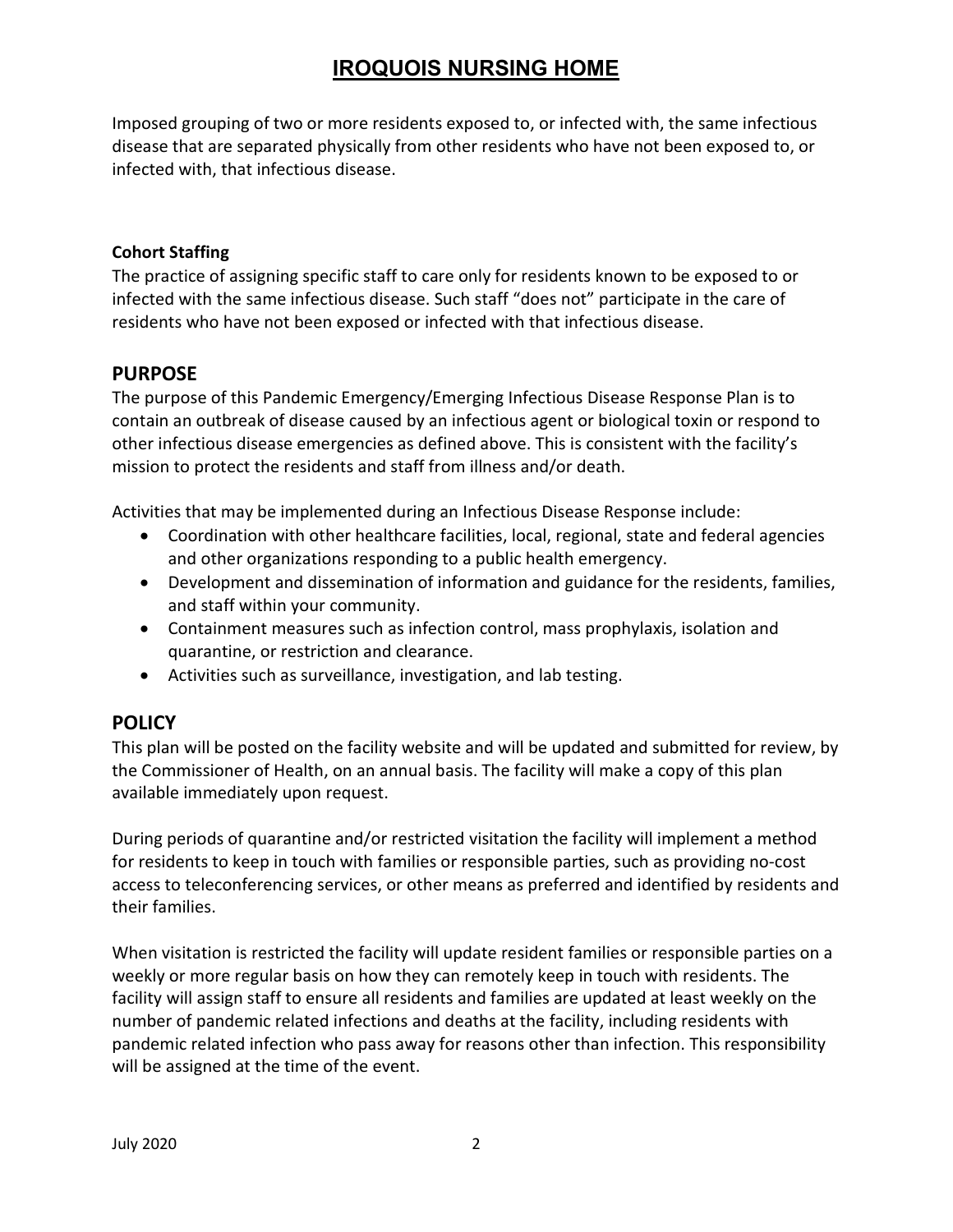The facility will assign staff to update families and responsible parties as to the condition of infected residents on a daily basis or upon a change in a resident's condition. This responsibility will be assigned at the time of the event.

Hospitalized residents will be admitted or readmitted in accordance with all applicable laws and regulations, including but not limited to 10 NYCRR 415.3(i)(3)(iii), 415.19 and 415.26(i); and 42 CFR 483.15.

Any current resident hospitalized, in accordance with all applicable laws and regulations including but not limited to 18 NYCRR 505.9(d)(6) and 42 CFR 483.15(e), shall have their place at the facility preserved.

As required by regulation the facility will maintain, or have access to, a two (2) month supply of Personal Protective Equipment (PPE), or any superseding requirements under New York State Executive Orders and/or NYS DOH regulations governing PPE supply requirements executed during a specific disease outbreak or pandemic. This supply of PPE with either be stored onsite or will be readily accessible by the facility.

The facility will evaluate their vendor supply plan for re-supply of food, water, medications, environmental cleaning agents, and sanitizing agents as part of their event assessment.

The facility will ensure it meets all reporting requirements for suspected or confirmed communicable diseases as mandated under the New York State Sanitary Code (10 NYCRR 2.10 Part 2), as well as by 10 NYCRR 415.19, and reporting requirements of the Health Commerce System, e.g., HERDS survey reporting. This responsibility will be assigned at the time of the event.

## **SCOPE**

An infectious disease emergency occurs when urgent and possibly extensive public health and medical interventions are needed to respond to and contain an infectious disease outbreak that has the potential for significant morbidity and mortality in a given area.

This plan is a functional response guide for the facility Leadership Team and Department Managers.

This plan is to be used in conjunction with the facility's Emergency Operations Plan, Infection Control Plan, and Respiratory Protection Program.

### ASSUMPTIONS

July 2020 3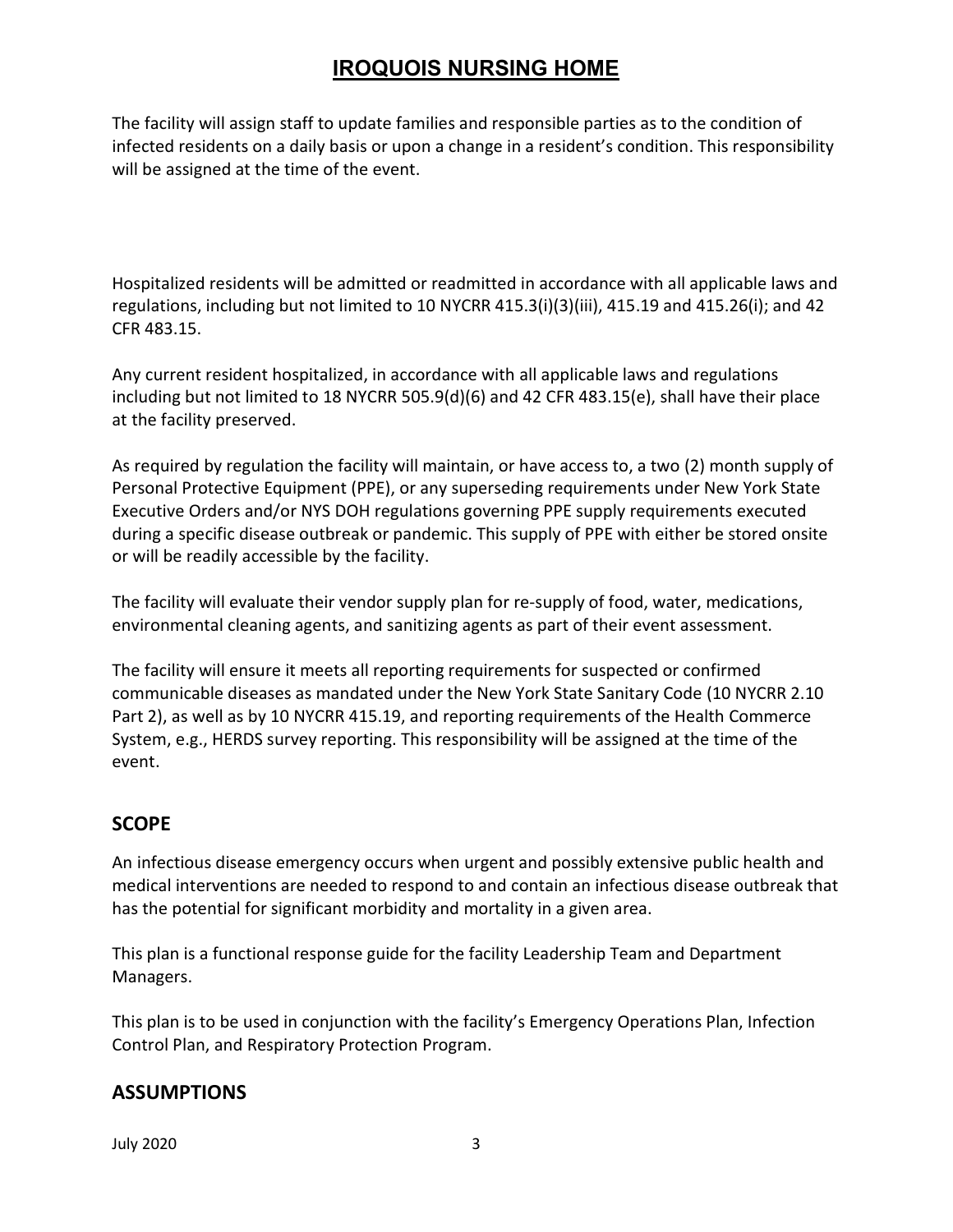The Pandemic Emergency / Emerging Infectious Disease Response Plan integrates the key elements of communicable disease control and prevention with emergency management concepts. The Incident Command System (ICS) organizational structure will be used to scale the response as needed to effectively manage and meet the incident objectives of the infectious disease emergency response.

The Pandemic Emergency / Emerging Infectious Disease Response Plan assumes that individuals occupying leadership positions have completed ICS training. The Pandemic Emergency / Emerging Infectious Disease Response Plan further acknowledges that there could be a limited number of personnel within the facility with the knowledge and training in infectious diseases, epidemiology, public health, and emergency preparedness.

The Plan assumes each incident will require tailored activation and use of the Pandemic Emergency / Emerging Infectious Disease Response Plan. This plan can be adjusted to address scenarios varying by infectious diseases, size and/or overall severity.

This Pandemic Emergency/Emerging Infectious Disease Response Plan assumes that all confidential data regarding individual cases will not be shared outside of those who need to know, or in order to fulfill legally mandated public health reporting and information sharing.

It is assumed that the facility will form an Emerging Infectious Disease Support Team during pandemic or infectious disease events to include administrative, clinical and support team members to ensure proper response to the infectious disease.

## GENERAL ACTIONS APPLICABLE TO ALL STAFF

Healthcare must always be prepared to protect people within our buildings and to protect our residents, families, and staff from harm resulting from exposure to an emerging infectious disease while they are in the facility.

Every disease is different. The local, state, and federal health authorities (NYS DOH, CDC, CMS, OSHA, etc.) will be the source of the latest information and most up-to-date guidance on prevention, case definition, surveillance, treatment, and clinical response related to a specific disease threat.

Incidents involving an emerging infectious disease, or a suspected case, require the consultation of the facility Medical Director and/or other physicians and Infection Control Practitioners as well as referring to the facility Infection Control Plan and Respiratory Protection Program.

### GENERAL PREPAREDNESS FOR EMERGING INFECTIOUS DISEASES (EIDS)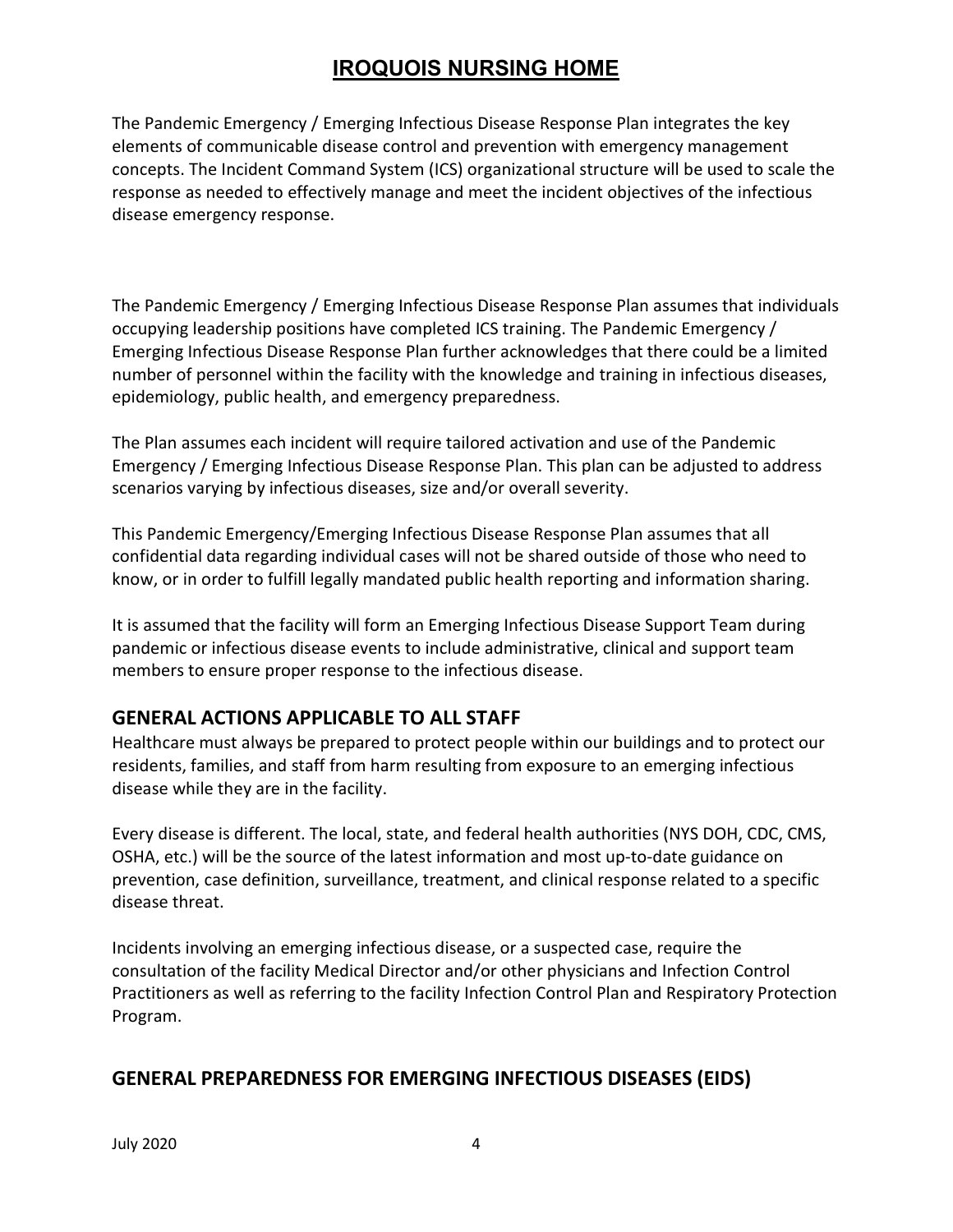- The facility's Infection Control Plan will include a response plan for a community-wide infectious disease outbreak such as pandemic influenza and should be referenced.
- This plan will:
	- Include administrative controls (screening, isolation, visitor policies, including restrictions as necessary, and employee absentee plans).
	- Address environmental controls (isolation areas/rooms, plastic barriers, sanitation stations, and special areas for contaminated waste).
	- Address human resource issues such as employee leave, staffing, and emergency credentialing.
- Assigned clinical leadership will be vigilant and stay informed about EIDs around the world. They will keep administrative leadership briefed on potential risks of new infections in their community and region.
- As part of the Emergency Preparedness Program (EPP), the facility will maintain, or have readily accessible, a two (2) month supply of personal protective equipment (PPE), or any superseding requirements under New York State Executive Orders and/or NYS DOH regulations governing PPE supply requirements executed during a specific disease outbreak or pandemic, including gowns/isolation gowns, face shields/eye protection, masks, assorted sizes of disposable N95 respirators or other appropriate respiratory barrier devices, and gloves, sanitizer, and disinfectants (meeting EPA guidance current at the time of the event).
- The facility will develop plans with their vendors for resupply of food, medications, medical supplies, sanitizing agents, and PPE in the event of a disruption to the normal supply chain including an EID outbreak.
- The facility will provide orientation and in-service training to all staff on the Infection Control Plan and Respiratory Protection Program, including the Pandemic Emergency Plan - Emerging Infectious Diseases response plan (including Reporting Requirements), exposure risks, symptoms, prevention and the use of Personal Protective Equipment, regulations, including 10 NYCRR 415.3(i)(3)(iii), 415.19 and 415.26(i); 42 CFR 483.15€ and 42 CFR § 483.80), and Federal and State guidance/requirements on an annual or as needed basis.
- The facility will follow applicable OSHA requirements, including OSHA's Bloodborne Pathogens (29 CFR 1910.1030), Personal Protective Equipment (29 CFR 1910.132), and Respiratory Protection (29 CFR 1910.134) standards.
- The facility will ensure there is adequate staff access to communicable disease reporting tools, and other outbreak-specific reporting requirements on the Health Commerce System (e.g., Nosocomial Outbreak Reporting Application (NORA) and HERDS surveys).
- The facility will provide initial fit testing for staff that provide resident care prior to the use of N95 respirators, and then annually thereafter.
- The facility will provide education and training on the proper donning and doffing of PPE.
- Department and Clinical managers will monitor staff usage of PPE to ensure it is being properly used (appropriate fit, donning/doffing, appropriate choice of PPE per established procedures, etc.).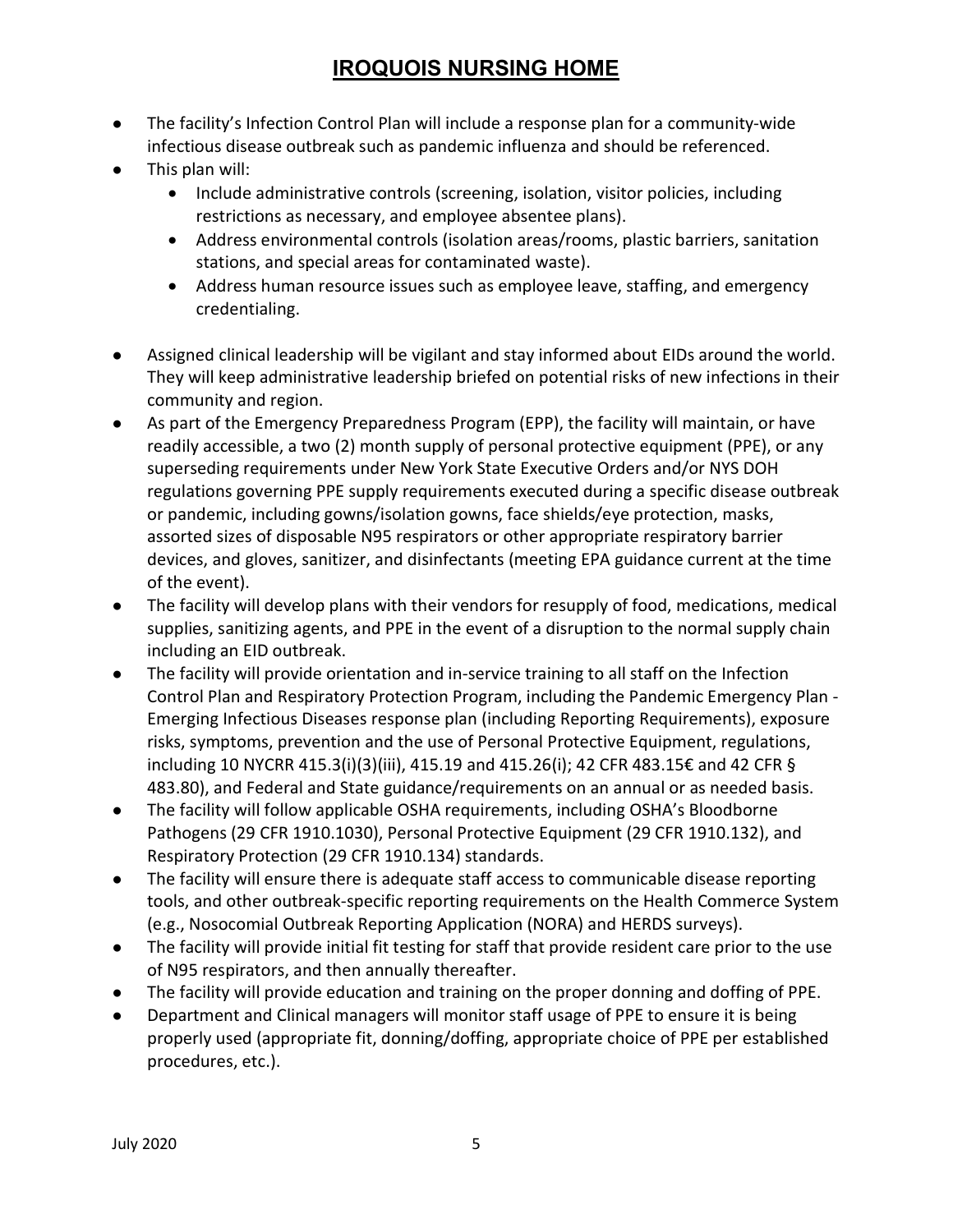### PLAN ACTIVATION

Only authorized staff may direct the activation / deactivation of the Pandemic Emergency / Emerging Infectious Disease Response Plan. The activation and notification process should be used in accordance with the Emergency Operations Plan. Staff authorized to initiate activation / deactivation include the:

- Administrator/Executive Director
- Director of Nursing
- Medical Director and/or Infection Control Practitioner
- Other Leadership Team member (as defined by Emergency Operations Plan)

The need to notify department managers / supervisors and external partners of the activation of the Pandemic Emergency / Emerging Infectious Disease Response Plan will be determined by the circumstances of the event including: the suspected disease, the anticipated scope of the response, and the size of the impacted populations.

The Pandemic Emergency / Emerging Infectious Disease Response Plan assumes that all incident communications and requests will follow Incident Command System guidelines. Any communications that changes the scope of the operations, the objectives, or strategies must be approved by the Incident Commander.

#### ADMINISTRATION / CLINICAL LEADERSHIP CONSIDERATIONS

The leadership team will consider recommendations and requirements from the CDC, OSHA, Center for Medicare and Medicaid (CMS), NYS DOH, Equal Employment Opportunity Commission (EEOC), American Disabilities Act (ADA), and other state or federal laws in determining the disease-specific response actions and precautions it will take to protect its residents, visitors, and staff members.

Once notified by public health authorities at either the federal, state, and/or local level that the EID is likely to, or already has spread to the facility's community, the facility will activate specific surveillance and screening as instructed by the NYS DOH, the Centers for Disease Control, and Prevention (CDC), or the local public health authorities.

The facility will consider posting signage for cough etiquette, handwashing, and other hygiene measures in high traffic areas and will provide Alcohol Based Hand Rub and facemasks, if indicated and practical.

#### Protecting the residents and staff shall be of paramount concern.

The facility may temporarily limit or restrict visitors, subject to superseding NYS Executive Orders and/or NYS DOH guidance in order to reduce exposure risk to residents and staff.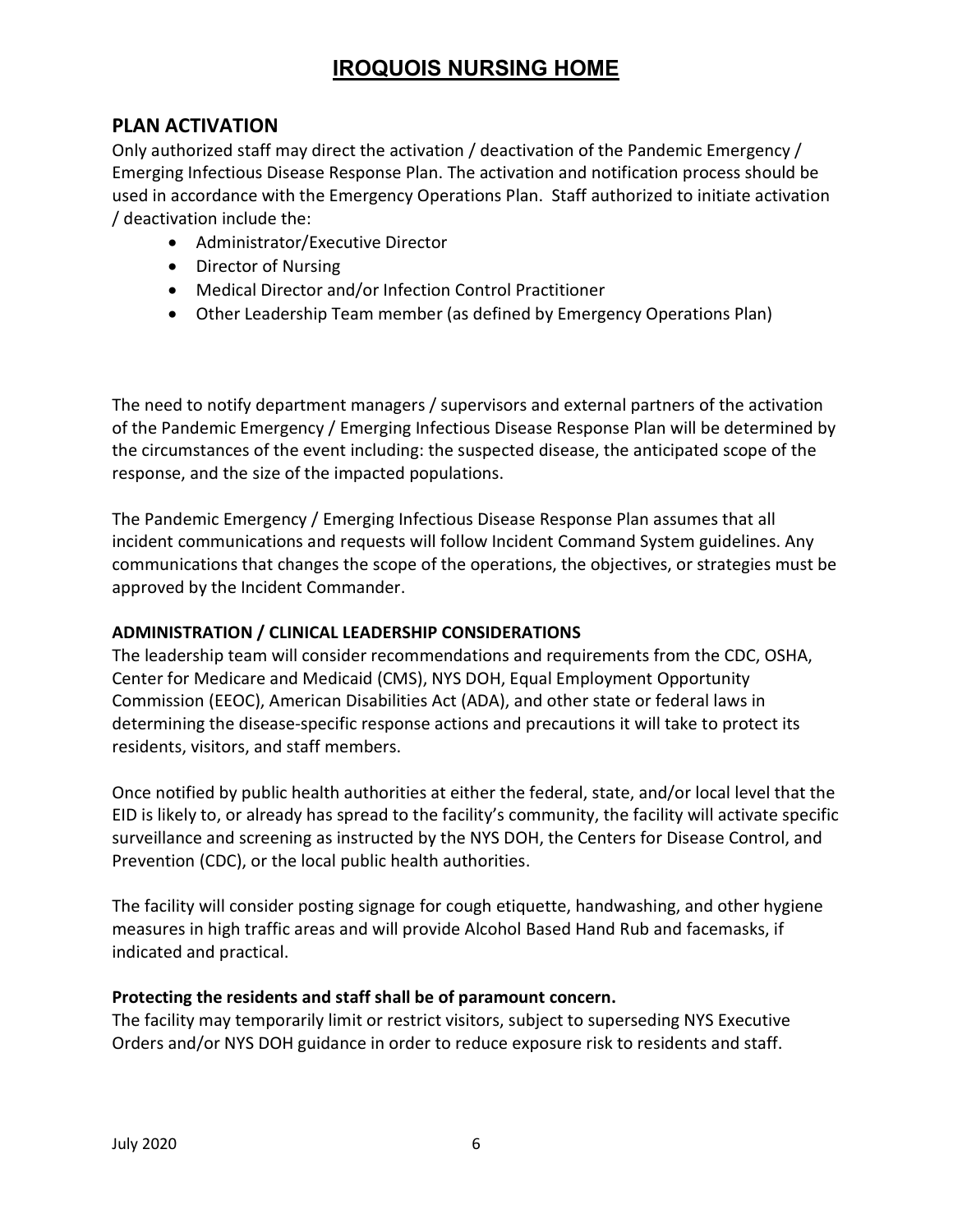If necessary, and in accordance with applicable NYS Executive Orders and/or NYS DOH guidance, the facility may implement procedures to close the facility to new admissions, limit or restrict visitors when there are confirmed cases in the community, and/or screen all permitted visitors for signs of infection.

The leadership team shall consider:

- The degree of frailty of the residents in the facility.
- The likelihood of the infectious disease being transmitted to the residents and employees.
- The method of spread of the disease (for example, through contact with bodily fluids, contaminated air, contaminated surfaces).
- The precautions which can be taken to prevent the spread of the infectious disease and other relevant factors.
- The formation and activation of an Emerging Infectious Disease Support Team to include administrative, clinical and support team members.

Once these factors are considered, the leadership team will weigh its options and determine the extent to which exposed staff, or those showing signs of the infectious disease, must be precluded from contact with residents or other employees.

- Apply whatever action is taken uniformly to all staff in like circumstances.
- Do not consider race, gender, marital status, country of origin, and other protected characteristics unless they are documented as relevant to the spread of the disease.
- Make reasonable accommodations for employees such as permitting employees to work from home if their job description permits this.
- Use accepted scientific procedures and guidance from local public health, NYS DOH and/or CDC, whenever available, to determine the level of risk posed by an employee.
- Permit employees to return to work when cleared by a licensed physician; however, additional precautions may be taken to protect the residents as recommended by the local public health, NYS DOH, and/or CDC.

### ADMINISTRATOR / INCIDENT COMMANDER

- Assemble key leadership team members. Take into consideration all the following guidance, as applicable to the Infectious Disease the facility or community is managing.
- Consider activating the Command Center to ensure procedures are in place.
- Assess impact on facility operations and resident care.
- Assign a person the responsibility to monitor local, state and federal health websites for updates to existing guidance for long-term care facilities and report to the Command Center team on those updates.
- Assign a person the responsibility of meeting the reporting requirements for suspected or confirmed communicable diseases as mandated under the New York State Sanitary Code (10 NYCRR 2.10 Part 2), as well as by 10 NYCRR 415.19 and reporting requirements of the Health Commerce System, e.g., HERDS survey reporting.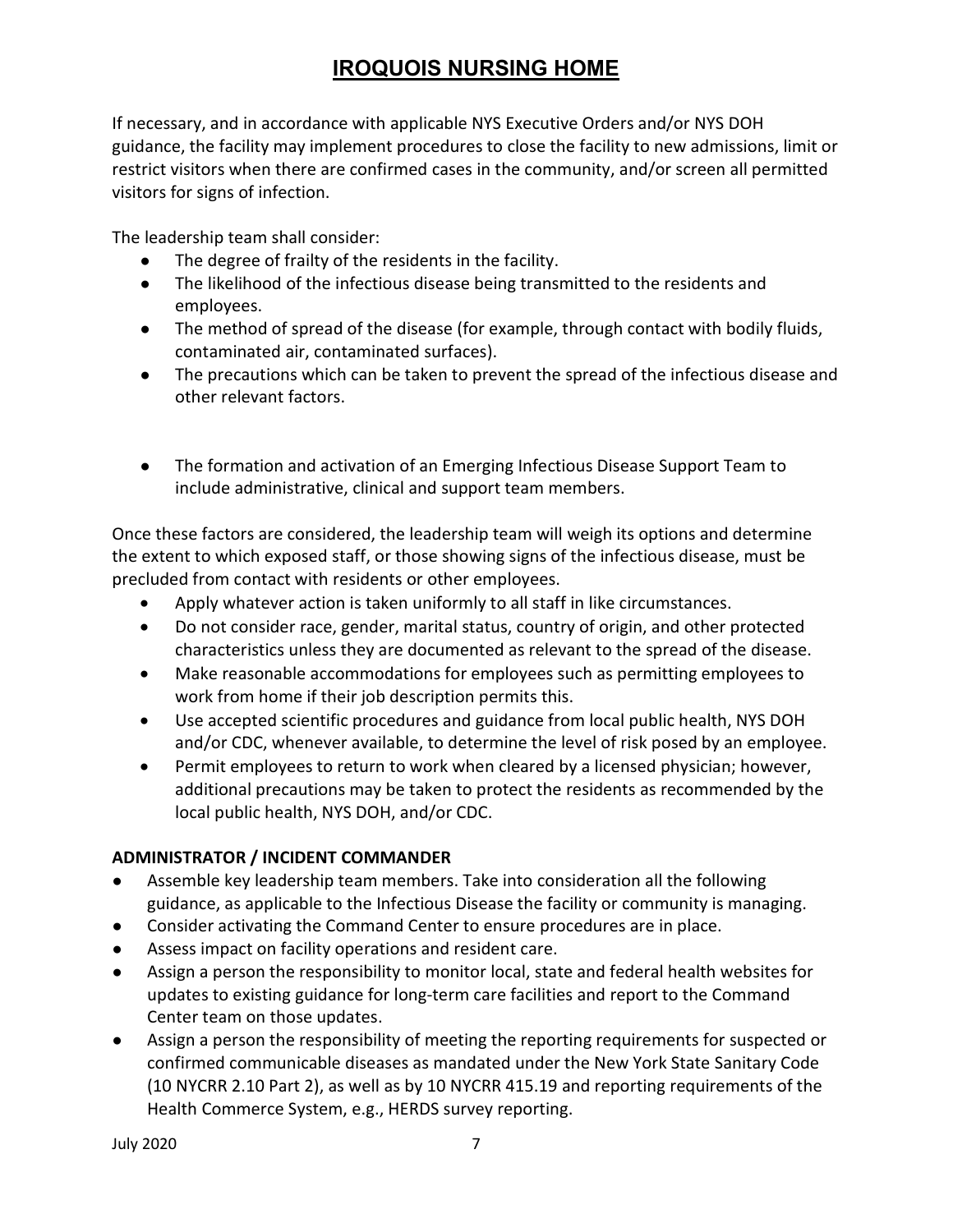- Develop an action plan with the Command Center team and brief department managers and supervisors.
- Work with Director of Nursing and/or Medical Director to review incident considerations, determine level of service, and need to reschedule or cancel activities.
- During periods of quarantine and/or restricted visitation implement a method for residents to keep in touch with families or responsible parties, such as providing no-cost access to teleconferencing services, or other means as preferred and identified by residents and their families.
- When visitation is restricted assign appropriate staff to update resident families or responsible parties on a weekly or more regular basis on how they can remotely keep in touch with residents. Ensure all residents and families are updated at least weekly on the number of pandemic related infections and deaths at the facility, including residents with pandemic-related infection who pass away for reasons other than infection.
- Assign appropriate staff to update families and responsible parties on the condition of infected residents on a daily basis, or upon a change in a resident's condition.
- Approve requests for additional resources (e.g., supplies, equipment, staff, etc.).
- The Incident Commander / Administrator will direct a review and revision, as needed, of internal policies and procedures, stock up on medications, environmental cleaning agents, and personal protective equipment as indicated by the specific disease threat.
- The Incident Command team will determine a location for the staging and distribution of supplies, equipment, and pharmaceuticals as needed for the incident.
- To ensure that staff and/or new residents are not at risk of spreading the EID into the facility, screening for exposure risk and signs and symptoms may be done PRIOR to admission of a new resident and/or allowing new staff persons to report to work.
- Ensure that appropriate physical and social distancing measures are put into place where indicated. This may include, but is not limited to, cancellation of certain activities and services, changes in resident and staff dining, and other physical space requirements, etc.

### Communications

- Provide staff with incident updates on a regular basis, as necessary.
- Appoint a Public Information Officer to prepare media statements, approve as necessary.
- Appoint a Liaison Officer when the incident is multi-jurisdictional or involves several agencies or other healthcare facilities. The Liaison Officer is the main point of contact for other community-based partners involved in response operations (e.g., Red Cross, Fire Department, Emergency Medical Services, Office of Emergency Management, etc.). The Liaison Officer will provide and receive updates and ensure the prompt response to questions, resource requests, and other needs.
- Determine need for the Liaison Officer to contact the following:
	- Local/State Department of Health
	- NYS Department of Health
	- CDC
	- Department of Health and Human Services
	- Healthcare Coalition and/or Mutual Aid partners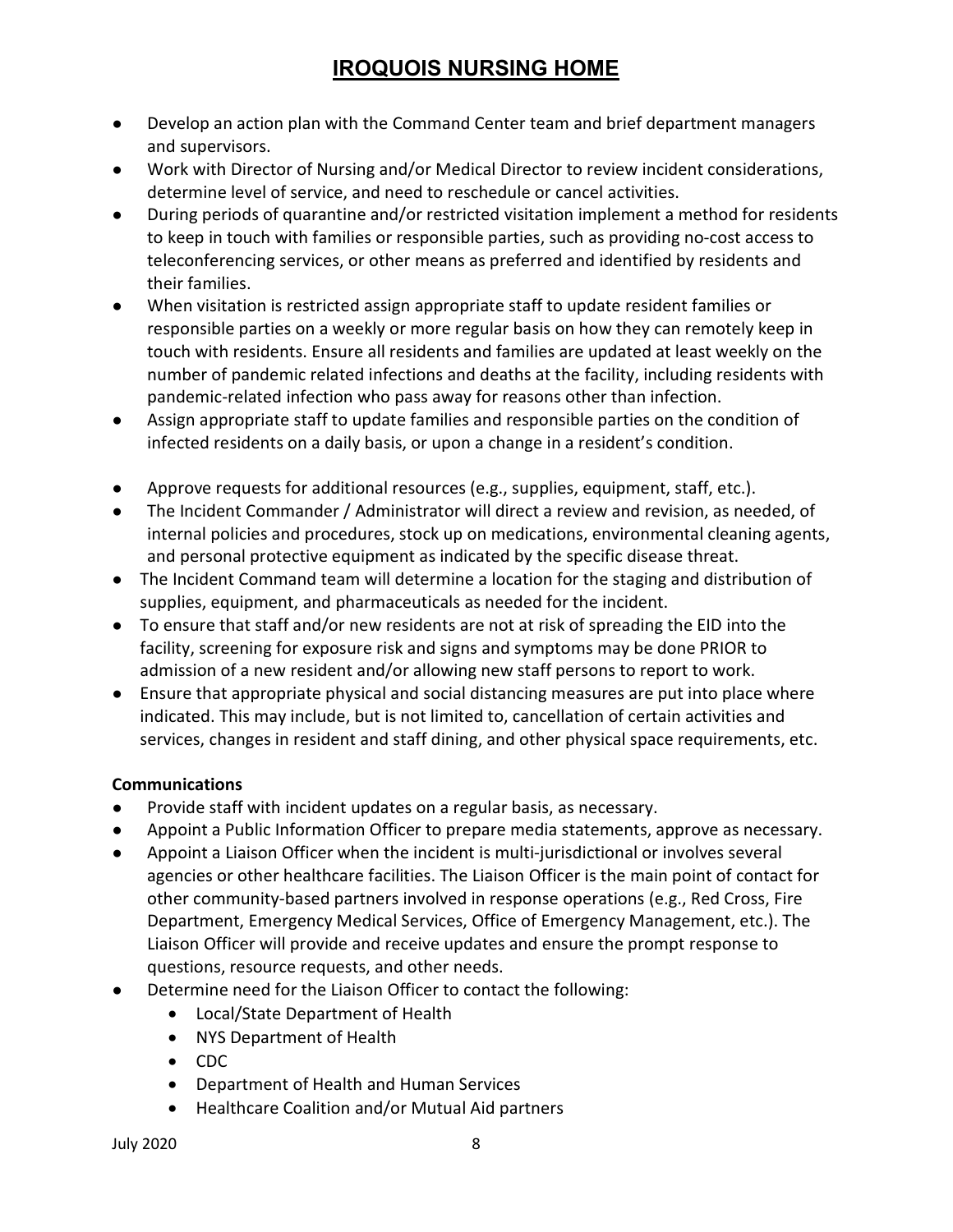- Conduct internal (support team only) conference calls to discuss any new developments, such as state or local policy changes, or ongoing challenges that are arising within longterm care industry and to share any innovative solutions or best practices.
- Develop a communications plan and assign responsibility for communicating to residents and their families. Consider usage of signage and/or resident letters, based on CDC/CMS or health department guidance specific to the EID.
	- Residents and their families will be provided education about the disease and the facility's response strategy at a level appropriate to their interests and need for information by the clinical and social work staff.
- During times when visitation is limited or restricted, implement a method for residents to stay in touch with loved ones (families or responsible parties) such as providing access to teleconferencing services at no cost to the resident.
- Establish a dedicated telephone hotline and/or email inbox for facility staff. The hotline should provide updated, evidence-based guidance on outbreak-related topics (e.g., infection control, resident isolation, resident and staff testing). This hotline and inbox should be staffed 24/7 by members of the EID support team if indicated.
- Convene weekly (or as frequently as needed) conference calls with facility staff to discuss newly released guidance, and to discuss potential strategies for addressing their challenges and concerns.
	- Review federal, state, and local Infection Prevention & Control guidance with facility staff during the regular conference calls.
- Ensure that all documents, messaging, and information developed during the incident are reviewed and approved by the Incident Commander and/or Public Information Officer prior to dissemination.

### Assessment

- Develop a system to monitor for, and internally review, development of symptoms among residents and healthcare personnel (HCP) in the facility. Information from this monitoring system should be used to implement prevention interventions (e.g., isolation, cohorting).
	- Example: CDC guidance on respiratory surveillance: https://www.cdc. gov/longtermcare/pdfs/LTC-Resp-OutbreakResources-P.pdf.
- Assign a team member(s) to conduct the following assessments and report back to the Incident Commander:
	- Current resident census and number of open beds
	- Number of affected residents and staff
	- Inventory of PPE types and quantities
		- o Input PPE inventory into the PPE Burn Rate Calculator at the onset of the event
- Request an assessment of critical supplies throughout the facility using the *Department* Rapid Assessment Form. Direct departments to conduct assessments of food, water, medical and other supplies.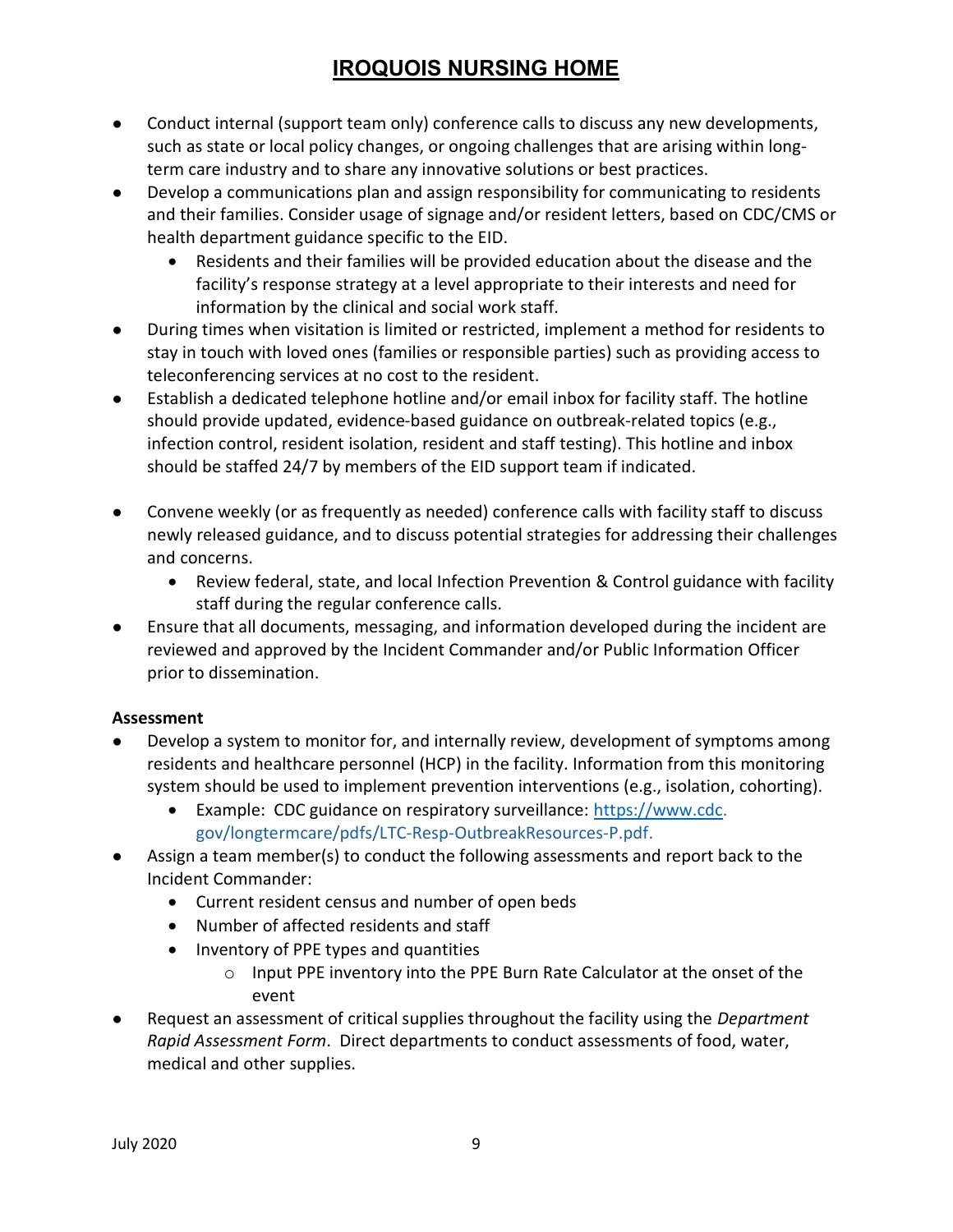- Assign a team member to identify resource shortages (medical supplies / equipment, PPE, staffing, etc.).
	- Develop a plan to mitigate resource shortages (e.g.: vendor support, EOC support, staffing agencies, etc.)
	- Determine ability to obtain or borrow resource shortages from other healthcare facilities. Collaborate with the healthcare coalition, mutual aid plan members and/or local / state EOC as necessary.
- Review agreements with vendors and other healthcare facilities. Request vendor support to ensure enough supplies are on hand including:
	- PPE and related supplies for fit testing, if applicable
	- Medications
	- Medical Supplies/Equipment
	- Food/Water
	- Sanitizer and Disinfectants
- Ensure vendor support is available for medical waste disposal.
- Assess the need to order a Building Lockdown via Security.
- Post signs regarding hand sanitation and respiratory etiquette and/or other prevention strategies relevant to the route of infection at the entry of the facility along with the instruction that anyone who is sick must not enter the building.
- Consider the following restrictions:
	- Professional Visitors: No one allowed in facility without Command Center clearance.
	- Resident Visitors: No one allowed in facility. Relatives and responsible parties will be given appropriate information and location to wait as directed by the Command Center.

### **Staffing**

- Self-screening: Staff will be educated on the facility's plan to control exposure to the residents. This plan will be developed with the guidance of public health authorities and may include:
	- Reporting any suspected exposure to the EID while off duty to their supervisor and public health.
	- Precautionary removal of employees who report an actual or suspected exposure to the EID.
	- Self-screening for symptoms prior to reporting to work.
	- Prohibiting staff from reporting to work if they are sick until cleared to do so by appropriate medical authorities and in compliance with appropriate labor laws.
- Whenever possible, well and unexposed staff should work in non-infected resident care units.
- Determine need for further staff education efforts, as necessary, relative to the current threat or infectious disease.
- Review staffing levels and scheduling. Ensure enough staffing resources for sustaining operations for the duration of the event. (i.e. 12-hour shifts versus 8-hour). Develop a plan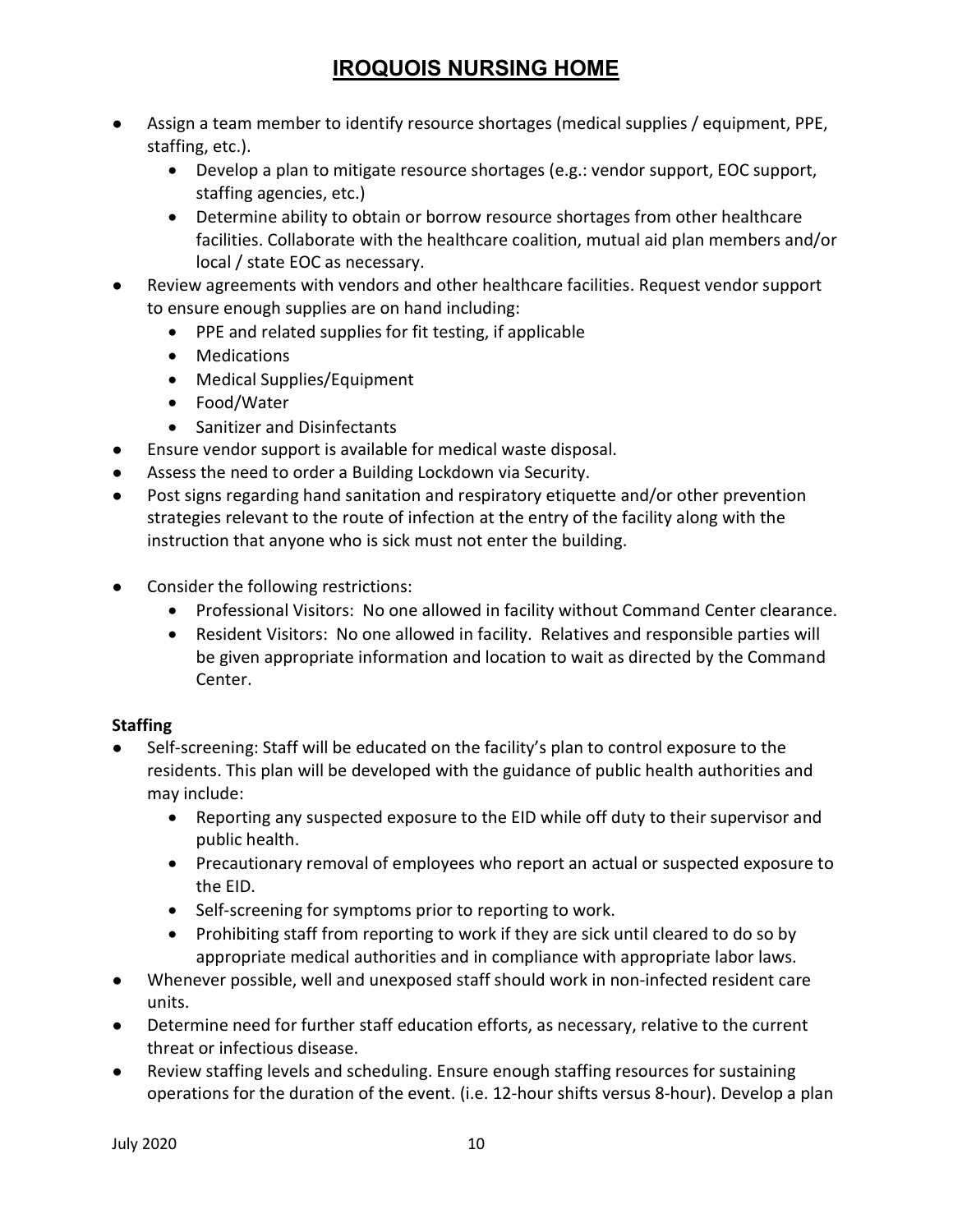to address potential staff shortages such as cross training of staff to be feeding assistants, etc.

- Consider contracting staff to supplement current staffing.
- Review and implement disaster credentialing and privileging policies and processes as needed.

### Suspected Case within the Facility

- Ensure infected residents are isolated/cohorted and or transferred based on their infection status in accordance with applicable guidance from the CDC, local/state health departments.
	- Follow the guidance of local public and/or state health authorities regarding the transfer of the suspected infectious resident to the appropriate acute facility via emergency medical services if necessary. Residents that are hospitalized will be readmitted to the facility after treatment.
- Place a resident who exhibits symptoms of the EID in an isolation room (single room preferred unless cohorting residents with similar symptoms) and notify local and/or county/state public health authorities.
- As necessary, consider cohorting multiple infected residents using part of a unit (e.g., end of a wing), a dedicated floor or wing, and discontinuing any sharing of bathrooms with residents outside of the cohorting area.
	- Consider posting signage or other means of identifying the area(s) being used for infected residents.
	- At the time of the event determine an effective means to prevent non-infected residents from entering into the cohorting area (e.g., assigned staff members, closure of cross corridor doors, etc.).
- If the suspected infectious resident requires care while awaiting or instead of transfer, follow facility policies for isolation procedures, including all recommended PPE for staff at risk of exposure.
- Keep the number of staff assigned to enter the room of the isolated resident to a minimum.
	- Ideally, only specially trained and prepared staff (i.e. vaccinated, medically cleared and fit tested for respiratory protection) will enter the isolation room.
	- Provide all assigned staff additional "just in time" training and supervision in the mode of transmission of this EID, and the use of the appropriate PPE.
- If feasible, ask the isolated resident to wear a facemask while staff is in the room.
- Provide care at the level necessary to address essential needs of the isolated resident unless it is advised otherwise by public health authorities.
- Conduct control activities such as the management of infectious wastes, terminal cleaning of the isolation room, contact tracing of exposed individuals, and monitoring for additional cases under the guidance of local health authorities, and in keeping with guidance from the CDC.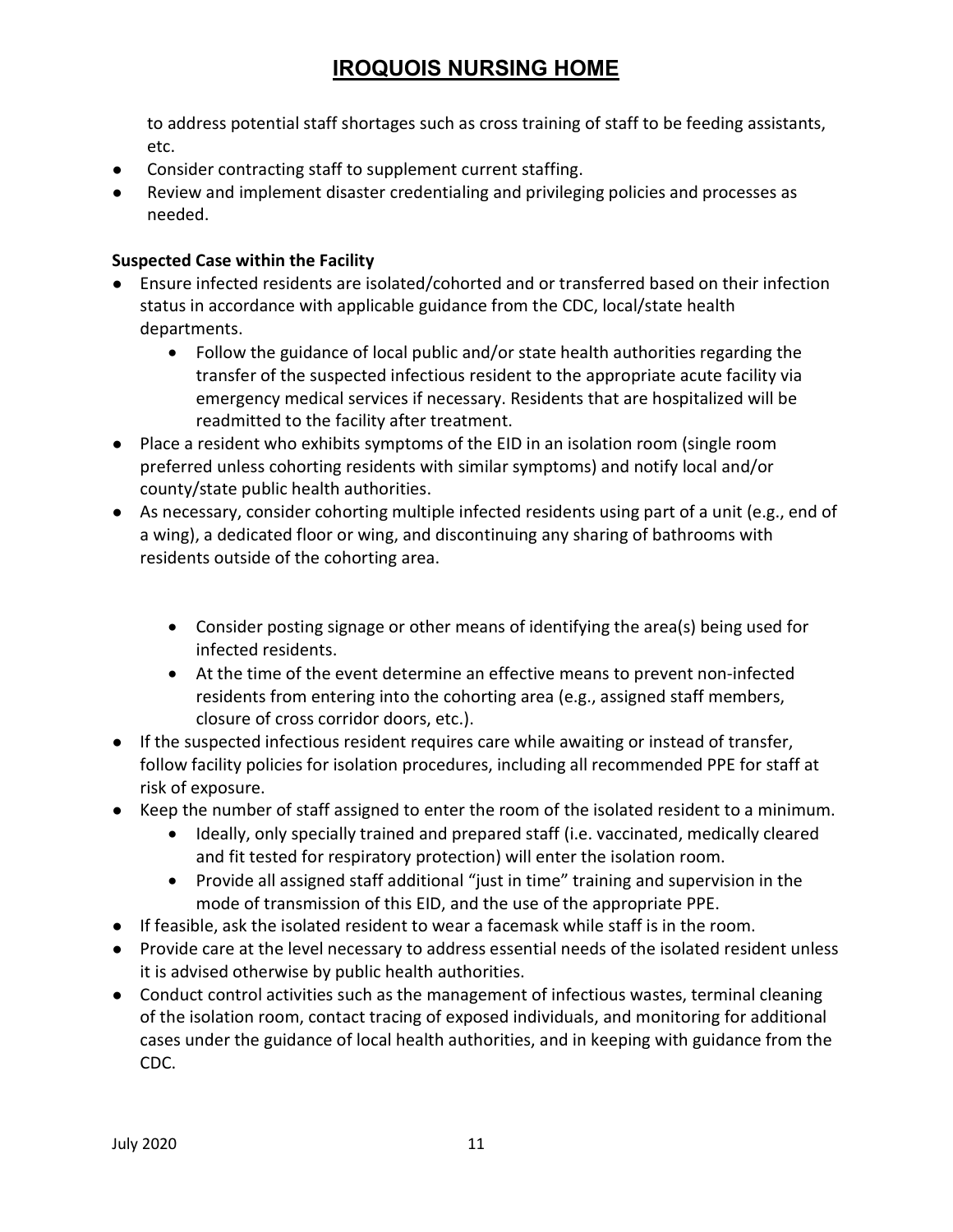- Implement the isolation protocol in the facility (isolation rooms, cohorting, cancelation of group activities and social dining) as described in the facility's infection control plan and/or recommended by local, state, or federal public health authorities.
- Activate quarantine interventions for residents and staff with suspected exposure as directed by local and state public health authorities and in keeping with guidance from the CDC.

### DEPARTMENT-SPECIFIC ACTIONS

#### NURSING STAFF

- Work with Incident Commander and assigned Public Information Officer to prepare messaging for families of residents and staff.
- Consider the following to address staff concerns:
	- Provide incident specific education, including frank discussions about potential risks and plans for protecting healthcare providers.
- Participate in lockdown of facility to control people coming into the facility.
- Cancel communal dining and all group activities, such as internal and external group activities, as necessary.
- Explore alternatives to face-to-face visits if visitors are restricted from entering the facility such as teleconferencing services, or other means as preferred and identified by residents and their families. Ensure families and/or responsible parties are updated on a weekly basis how they can remotely keep in touch with residents when visitation is limited or restricted.
- Encourage residents to remain in their room. If there are cases in the facility, restrict residents (to the extent possible) to their rooms except for medically necessary purposes.
- If residents leave their room, determine the need for residents to wear a facemask, perform hand hygiene, limit their movement in the facility, while maintaining physical distancing (staying at least 6 feet away from others), when necessary.
- As assigned provide updates to families and responsible parties on the condition of infected residents on a daily basis or upon a change in a resident's condition.

### General Guidelines for Infection Control Practices for Resident Management

- Contact state and local Health Departments, CDC and/or the Department of Health and Human Services for updated information and protocols to follow.
- Any symptomatic staff or residents with suspected or confirmed illnesses should, at a minimum, be managed using Standard Precautions. Additional precautions may be needed to reduce the likelihood for transmission.

### Standard and transmission-based precautions to be followed to prevent spread of infections.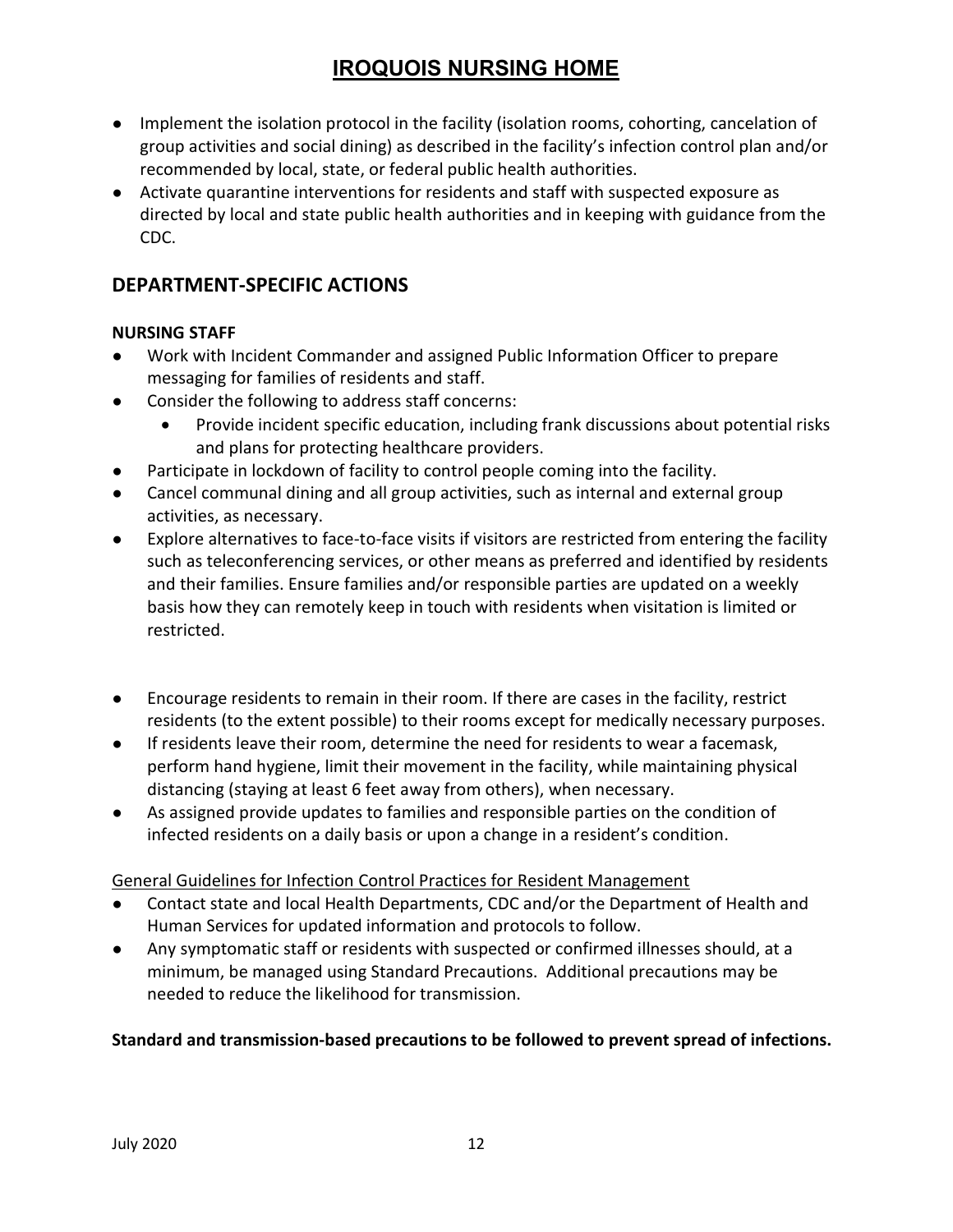A facility's infection control practices are important for preventing the transmission of infections. Infection control precautions used by the facility include two primary tiers: "Standard Precautions" and "Transmission-Based Precautions."

#### Hand Hygiene

Hand hygiene is the single most important practice to reduce the transmission of infectious agents in healthcare settings. This includes hand washing with either plain or antisepticcontaining soap and water for at least 20 seconds, and/or the use of alcohol-based products (gels, rinses, and foams) that do not require the use of water.

The CDC continues to recommend the use of alcohol-based hand rub (ABHR) as the primary method for hand hygiene in most clinical situations. ABHR effectively reduces the number of pathogens that may be present on the hands of healthcare personnel after brief interactions with residents or the care environment.

#### Standard Precautions

Standard precautions represent the infection prevention measures that apply to all resident care, regardless of suspected or confirmed infection status of the resident, in any setting where healthcare is being delivered.

These evidence-based practices are designed to protect healthcare staff and residents by preventing the spread of infections among residents and ensuring staff does not carry infectious pathogens on their hands or via equipment during resident care.

Standard precautions include hand hygiene, use of PPE (e.g., gloves, gowns, facemasks), respiratory hygiene and cough etiquette, safe injection practices, and safe handling of

equipment or items that are likely contaminated with infectious body fluids, as well as cleaning and disinfecting or sterilizing potentially contaminated equipment.

In order to perform hand hygiene appropriately, soap, water, Alcohol-Based Hand Rub (ABHR), and a sink should be readily accessible in appropriate locations, including but not limited to, resident care areas, and food and medication preparation areas. Staff must perform hand hygiene (even if gloves are used):

- Before and after contact with the resident.
- Before performing an aseptic task.
- After contact with blood, body fluids, visibly contaminated surfaces or after contact with objects in the resident's room.
- After removing personal protective equipment (e.g., gloves, gown, facemask).
- After using the restroom.
- Before meals.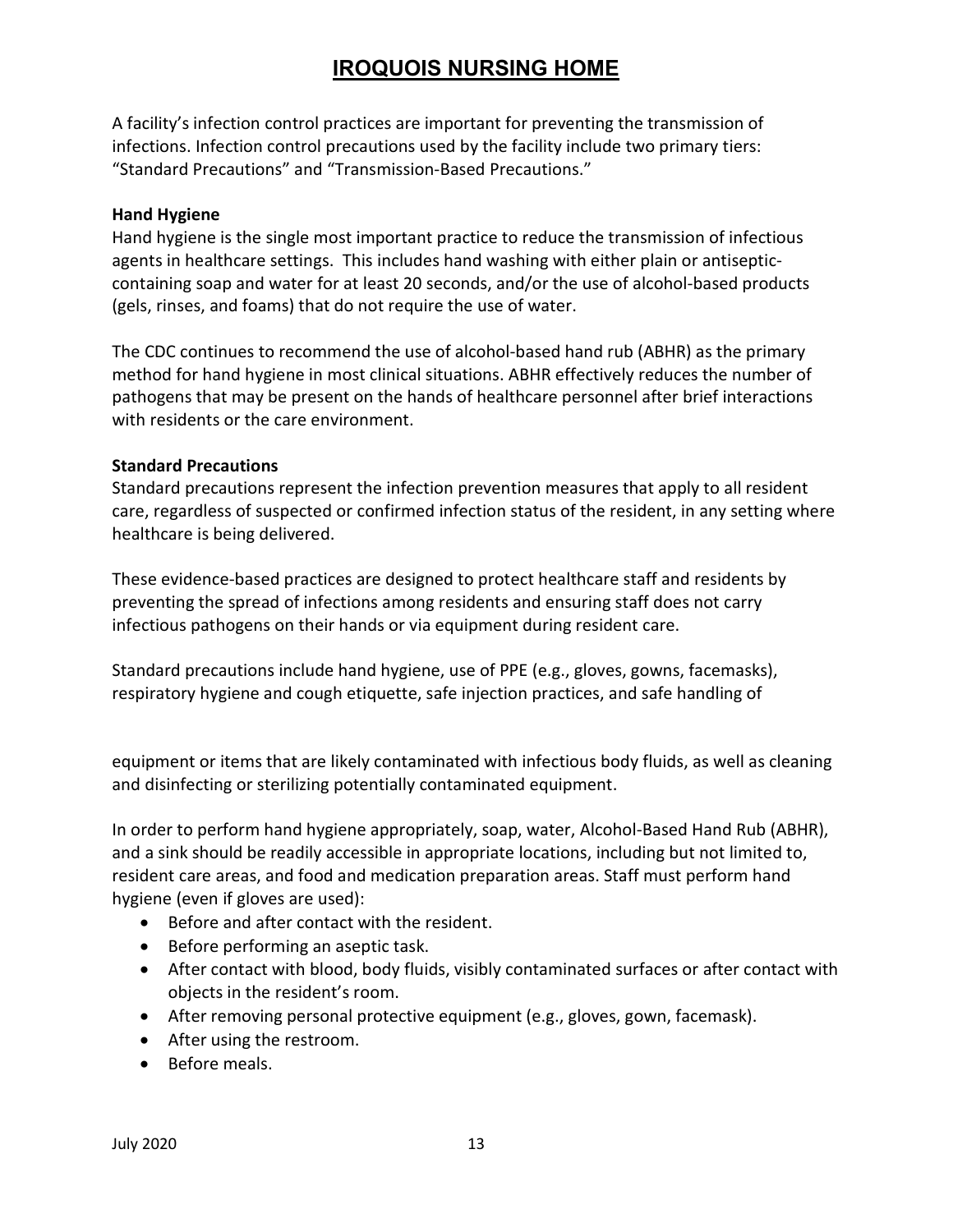If residents need assistance with hand hygiene, staff should assist with washing hands after toileting, before meals, and use of ABHR or soap and water at other times when indicated.

The use of PPE during resident care is determined by the nature of staff interaction and the extent of anticipated blood, body fluid, or pathogen exposure to include contamination of environmental surfaces. Furthermore, appropriate use of PPE includes but is not limited to the following:

- Gloves worn before and removed after contact with blood or body fluid, mucous membranes, or non-intact skin.
- Gloves changed and hand hygiene performed before moving from a contaminated-body site to a clean-body site during resident care.
- Gown worn for direct resident contact if the resident has uncontained secretions or excretions or with contaminated or potentially contaminated items.
- Appropriate mouth, nose, and eye protection (e.g., facemasks, face shield) is worn for procedures that are likely to generate splashes or sprays of blood or body fluids.
- PPE appropriately discarded after resident care prior to leaving room followed by hand hygiene.
- Supplies necessary for adherence to proper PPE use (e.g., gloves, gowns, masks) are readily accessible in resident care areas (i.e., nursing units, therapy rooms) although, equipment supply carts should not be brought into the resident's room.

### Transmission-based Precautions

Transmission-based precautions are used for residents who are known to be, or suspected of being, infected or colonized with infectious agents, including pathogens that require additional control measures to prevent transmission.

In Long Term Care Facilities, it is appropriate to individualize decisions regarding resident placement (shared or private), balancing infection risks with the need for more than one

occupant in a room, the presence of risk factors that increase the likelihood of transmission, and the potential for adverse psychological impact on the infected or colonized resident.

It is essential to communicate transmission-based precautions to all healthcare personnel, and for personnel to comply with requirements. Pertinent signage (i.e., isolation precautions) and verbal reporting between staff can enhance compliance with transmission-based precautions to help minimize the transmission of infections within the facility.

It is important to use the standard approaches, as defined by the CDC, for transmission-based precautions: airborne, contact, and droplet precautions. The category of transmission-based precaution determines the type of PPE to be used.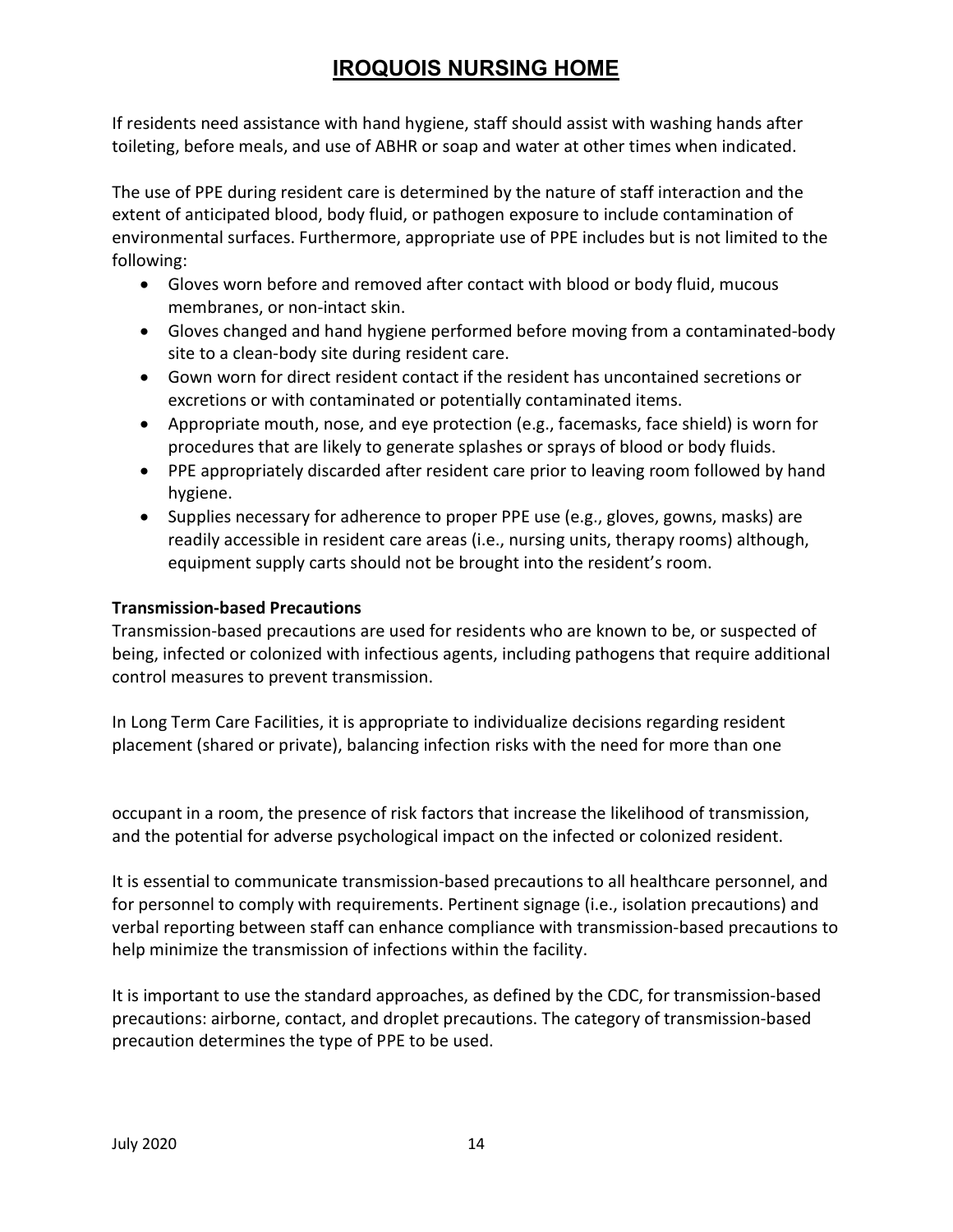Communication (e.g., verbal reports, signage) regarding the type of precaution to be used is important. When transmission-based precautions are in place, PPE should be readily available. Proper hand washing remains a key preventive measure, regardless of the type of transmissionbased precaution employed.

Transmission-based precautions are maintained for as long as necessary to prevent the transmission of infection. It is appropriate to use the least restrictive approach possible that adequately protects the resident and others. Maintaining isolation longer than necessary may adversely affect psychosocial well-being. The facility should document in the medical record the rationale for the selected transmission-based precautions.

#### Contact Precautions

Contact precautions are intended to prevent transmission of infections that are spread by direct (e.g., person-to-person) or indirect contact with the resident or environment, and require the use of appropriate PPE, including a gown and gloves upon entering (i.e., before making contact with the resident or resident's environment) the room or cubicle. Prior to leaving the resident's room, the PPE is removed, and hand hygiene is performed. Depending on the situation, options for residents on contact precautions may include the following: a private room, cohorting, or sharing a room with a roommate with limited risk factors (e.g., without indwelling devices, without pressure ulcers and not immunocompromised).

#### Droplet Precautions

The use of droplet precautions applies when respiratory droplets contain viruses or bacteria particles which may be spread to another susceptible individual. Respiratory viruses can enter the body via the nasal mucosa, conjunctivae, and less frequently, the mouth. Examples of droplet-borne organisms that may cause infections include, but are not limited to, Mycoplasma pneumoniae, influenza, and other respiratory viruses.

Respiratory droplets are generated when an infected person coughs, sneezes, or talks, or during aerosol generating procedures such as nebulizer treatments, suctioning, endotracheal intubation/extubation, cough induction by chest physiotherapy, and cardiopulmonary resuscitation.

The maximum distance for droplet transmission is currently unresolved, but the area of defined risk based on epidemiological findings is approximately 3-10 feet. In contrast to airborne pathogens, droplet-borne pathogens are generally not transmitted through the air over long distances.

Facemasks are to be used upon entry (i.e., within three feet of a resident) into a resident's room with respiratory droplet precautions. If substantial spraying of respiratory secretions is anticipated, gloves and gown as well as goggles (or face shield in place of goggles) should be worn. The preference for a resident on droplet precautions would be to place the resident in a private room. If a private room is not available, the resident could be cohorted with a resident with the same infectious agent or share a room with a roommate with limited risk factors.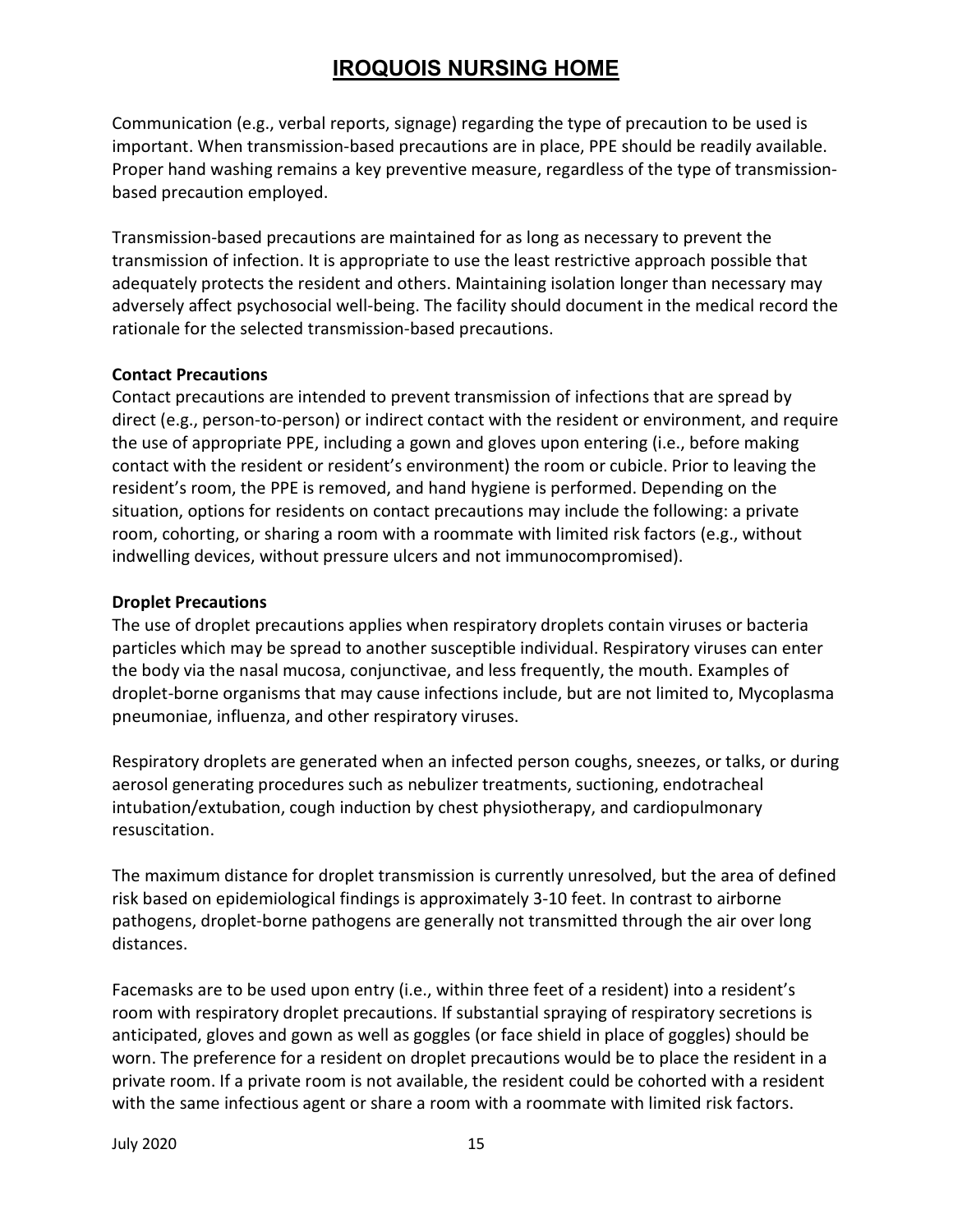Spatial separation of at least 3 feet and drawing the curtain between resident beds is especially important for residents in multi-bedrooms with infections transmitted by the droplet routes.

#### Airborne Precautions

Airborne transmission occurs when pathogens are so small that they can be easily dispersed in the air, and because of this, there is a risk of transmitting the disease through inhalation. These small particles containing infectious agents may be dispersed over long distances by air currents and may be inhaled by individuals who have not had face-to-face contact with (or been in the same room with) the infectious individual. Staff caring for residents on airborne precautions should wear a fit-tested N95 or higher-level respirator that is donned prior to room entry.

#### Precautions to Prevent Transmission of Infectious Agents

It is important that facility staff clearly identify the type of precautions and the appropriate PPE to be used in the care of the resident. The PPE should be readily available near the entrance to the resident's room. Signage can be posted on the resident's door instructing visitors to see the nurse before entering.

It is not always possible to prospectively identify residents needing transmission-based precautions (presumptive precautions). The diagnosis of many infections is based on clinical signs and symptoms but often requires laboratory confirmation. However, since laboratory tests (especially those that depend on culture techniques) may require two or more days to complete, transmission-based precautions may need to be implemented while test results are pending, based on the clinical presentation and the likely category of pathogens.

The use of appropriate transmission-based precautions when a resident develops signs or symptoms of a transmissible infection or arrives at the facility with symptoms of an infection, (pending laboratory confirmation) reduces transmission opportunities. However, once it is confirmed that the resident is no longer a risk for transmitting the infection, removing transmission-based precautions avoids unnecessary social isolation.

## Personal Protective Equipment (PPE)

Using personal protective equipment provides a physical barrier between micro-organisms and the wearer. It offers protection by helping to prevent micro-organisms from:

- contaminating hands, eyes, clothing, hair, and shoes
- being transmitted to other residents and staff

Healthcare workers evaluating and interacting with a suspected infectious disease resident must properly wear PPE for standard, contact and droplet precautions. The appropriate PPE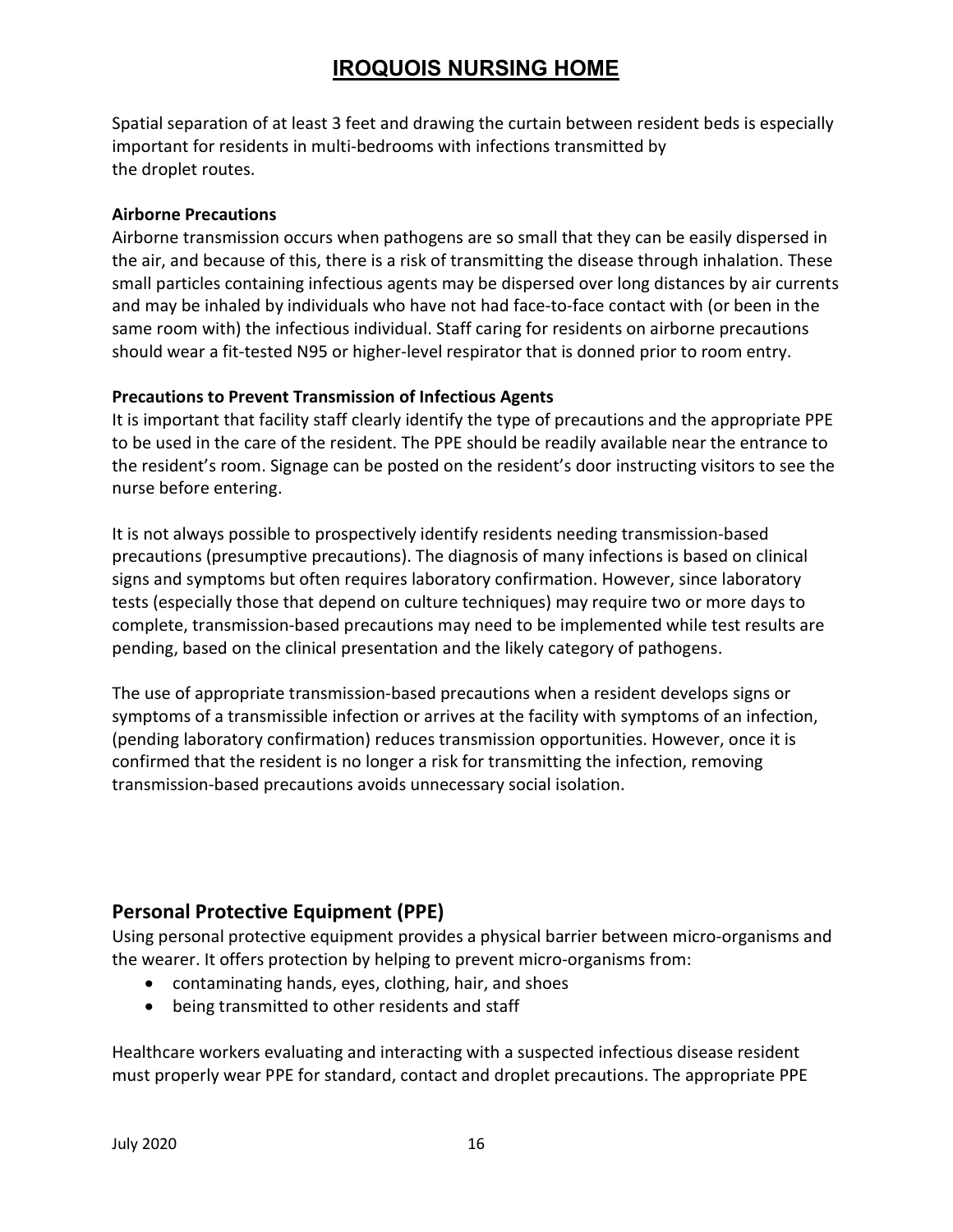must be readily available so that it may be donned immediately when a suspected resident is identified.

It is important to use personal protective equipment effectively, correctly, and always where contact with resident's blood, body fluids, excretions, and secretions may occur.

PPE description, at a minimum:

- Gown (fluid resistant or impermeable)
- Facemask, or necessary respiratory protection (N95)
- Eye protection (goggles or face shield)
- Gloves

Refer to the facility Infection Control Plan for further guidance.

#### Resident Placement and the Use of Private Rooms for Infection Prevention and Control

The physician and person(s) responsible for infection control should assess individual residents as to the potential for transmitting infectious organisms.

- Room assignments and restriction of activities are determined by this assessment. Although there are many reasons for using private rooms, the major reasons are diseases transmitted in whole or in part by the airborne route or by the resident who extensively soils the environment with body substances.
- Private rooms are generally indicated for residents with uncontrollable excretions (diarrhea), secretions, excessive coughing, heavy wound drainage or widespread skin disease. Residents should be confined to their rooms while the above conditions exist.
- If the situation is small-scale, follow routine resident placement and established infection control practices.
- If many residents are presenting with similar syndromes, group affected individuals into a designated wing or area of the facility. Before grouping, consult with the local / state Health Department and the facility Infection Control personnel regarding adequate isolation (i.e. ventilation).

### Resident Care

Only direct care providers should enter the resident room:

- No person enters room without mandatory training and demonstrated competency.
- Autonomous practice (supported by experts).
- Physical and Occupational Therapy, as necessary.
- Environmental decontamination, as necessary.

The care providers will need to be trained and able to demonstrate competency in the following areas:

- Donning and doffing of PPE.
- Use of the "Buddy System."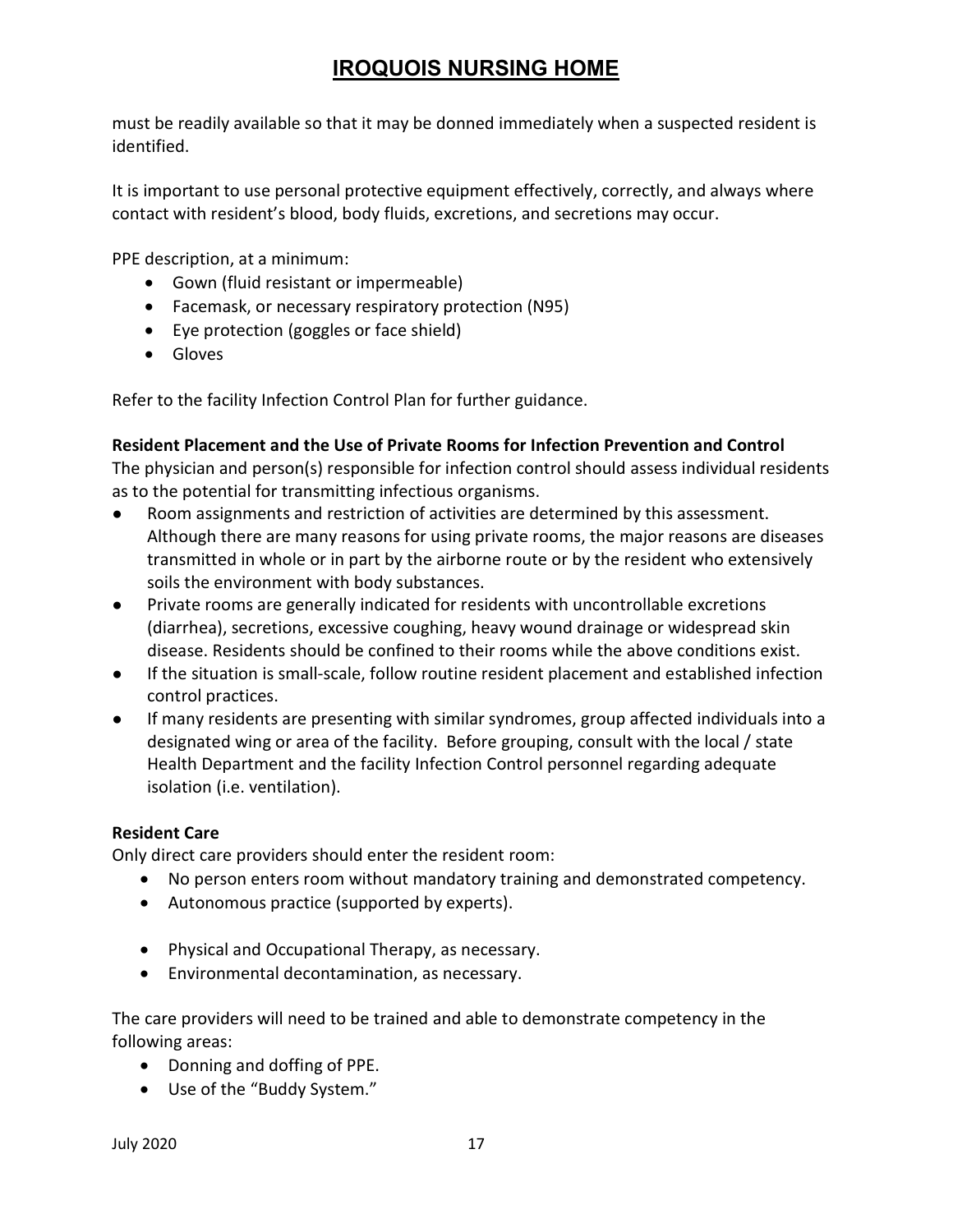- Waste management protocols.
- Decontamination and containment protocols.
- Specimen handling for diagnostic testing.

### General Guidelines for Resident Transport within or outside the facility

- Limit movement to that which is to provide proper resident care.
- Mask resident if airborne or droplet organism is suspected, or resident is coughing.

When transporting a resident out of the facility (e.g.: dialysis appointment, evacuation, etc.) When transporting a known confirmed infectious resident, it is recommended that drivers wear an N95 respirator or facemask and eye protection such as a face shield or goggles as dictated by the contagion transmission type (as long as they do not create a driving hazard).

The resident(s) should wear a facemask or cloth face covering. Occupants of the vehicle should avoid or limit close contact (within 6 feet) with others. The use of larger vehicles such as vans or facility buses is recommended when feasible to allow greater social (physical) distance between vehicle occupants.

Additionally, drivers should practice regular hand hygiene, avoid touching their nose, mouth, or eyes.

The Infection Control Plan provides guidance for cleaning and disinfecting after transport of an infectious resident(s).

### General Guidelines for Handling Deceased Residents

- Keep tracking records of all residents.
- Attach a form of identification to the body if there is not an identification wrist band (e.g. toe-tag).
- The decedent should be placed in a body bag or pouch prior to moving the body to any other location or release to a funeral director or coroner / coroner physician / medical examiner.
- Matching identification should always be attached to the outside of the body bag or pouch.
- Personal effects such as eyeglasses, dentures, and hearing aids should be bagged and labeled and placed next to the body.
- Any necessary paperwork for release of the remains should be completed prior to contacting the funeral firm or medical examiner.
- If the facility has a morgue or holding area, the personal effects should remain at the location where the decedent will be signed out and a property form or receipt prepared for either the family or the funeral home.
- Once the decedent is prepared for transport, (i.e. pouched and labeled) the body may be released to the county or other authority as appropriate.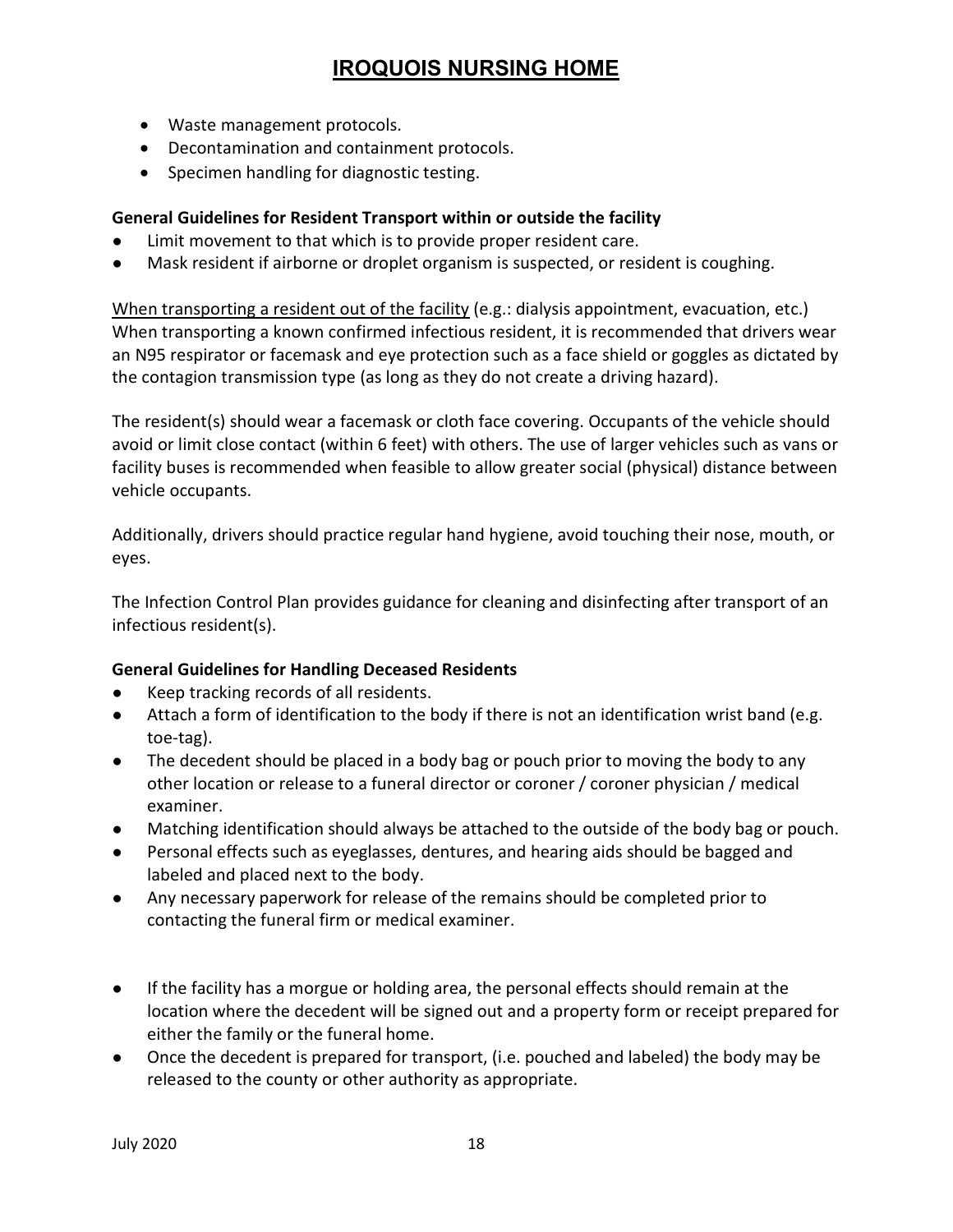#### DIETARY SERVICES

- Assess emergency food, liquids, and supplies and provide information to the Command Center.
- Coordinate meal service with Nursing. Modify menu if deliveries will not be possible. Use disposable plates, cups and utensils as necessary.
- As necessary ensure staff uses necessary PPE if delivering meals or interacting with any residents who may be infectious.
- Establish plan for feeding staff if shift change will not be possible.

#### HOUSEKEEPING / LAUNDRY

Ensure that Environmental Services and Laundry personnel are aware of current guidelines, internal procedures and contacts.

- Review policies and ensure sufficient supplies in the event deliveries cannot be made.
- Environmental cleaning: The facility will follow current CDC and NYS DOH guidelines for environmental cleaning and decontamination specific to the EID in addition to routine cleaning for the duration of the threat.
- Wear appropriate personal protective equipment if cleaning up any contaminate.
- Cleaning, disinfecting and sterilization of equipment and environment:
	- Use principles of Standard Precautions.
	- Germicidal cleaning agents should be available in contaminated and/or isolated resident care areas for cleaning spills of contaminated materials and disinfecting non-critical equipment.
	- Discard single-use resident items appropriately.
	- Contaminated waste should be sorted and discarded in accordance with federal, state, and local regulations.
	- Used resident care equipment soiled or potentially contaminated with blood, body fluids, secretions, or excretions should be handled in a manner that prevents exposure to skin and mucous membranes, avoids contamination of clothing, and minimizes the likelihood of transfer of microbes to other residents and environments.
	- Rooms and bedside equipment should be cleaned using Standard Precautions, unless the infecting microorganism and the amount of environmental contamination indicates special cleaning.
	- Resident linen should be handled in accordance with Standard Precautions. Although linen may be contaminated, the risk of disease transmission is negligible if

it is handled, transported, and laundered in a manner that avoids transfer of microorganisms to other residents, personnel and environments. Facility policy and local/state regulations should determine the methods for handling, transporting and laundering soiled linen.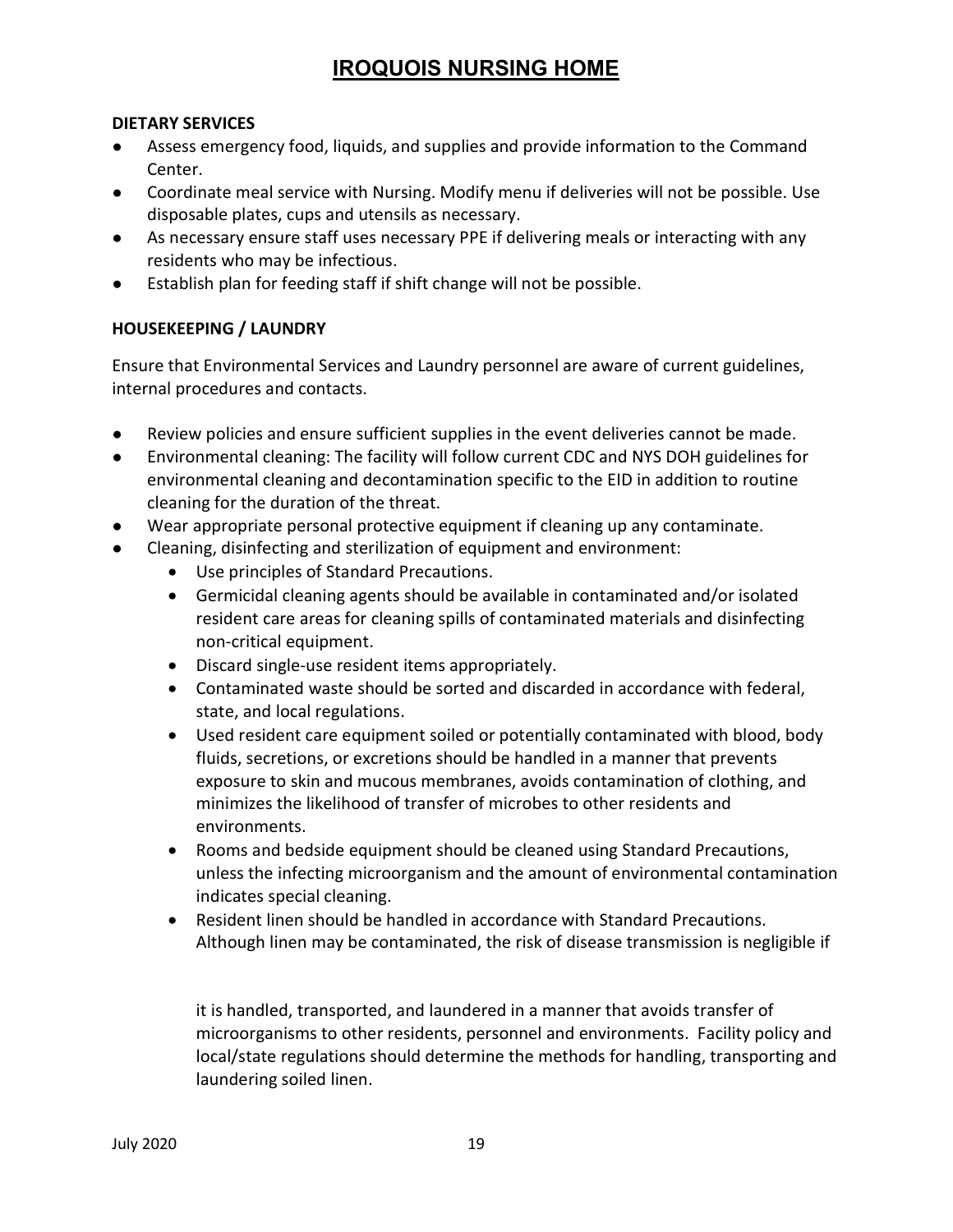- Coordinate a linen reduction program, as necessary, with nursing and other appropriate departments.
- Implement environment controls to safely handle, and locate areas, for contaminated waste. Ensure contaminated waste is stored in a safe and secure manner. Use appropriate signage on storage areas. For Example:



#### MAINTENANCE

- Determine ability to isolate sections of the building for contagious residents.
- Assist with implementing the facility's emergency Building Lockdown Plan.
- Assess HVAC capabilities and determine if increased air changes are necessary, as per the CDC recommendations issued at the time of the event.

### SECURITY (or staff assigned security responsibilities)

#### Elevated Threat Alert Procedures

- Facility isolation: In the event there are confirmed cases of the EID in the local community, the facility may consider closing the facility to new admissions and limiting visitors based on the advice of local public health authorities.
- Implement the facility emergency Building Lockdown Plan as directed by the Command Center.
- Determine the need for additional staff to provide security or assist with the building lockdown. See EOP Section B – Managing Safety and Security During a Disaster.
- Control entrances and exits to the building for staff and visitors. Designate an entrance that visitors can use to access the healthcare facility. Reinforce any visitor restrictions.
- Enact special security precautions to safeguard the facility, residents, and staff. Ensure the security of stored emergency supplies such as food, water, PPE, and medical supplies.

### SOCIAL SERVICES

- Fear and panic can be expected from both residents and healthcare providers. Psychological responses may include anger, panic, unrealistic concerns about infection, or fear of contagion.
- As assigned by the Command Center, work with families and other responsible parties on behalf of residents.
- Minimize panic by clearly explaining risks to residents.
- Treat anxiety in unexposed persons who are experiencing somatic symptoms with reassurance.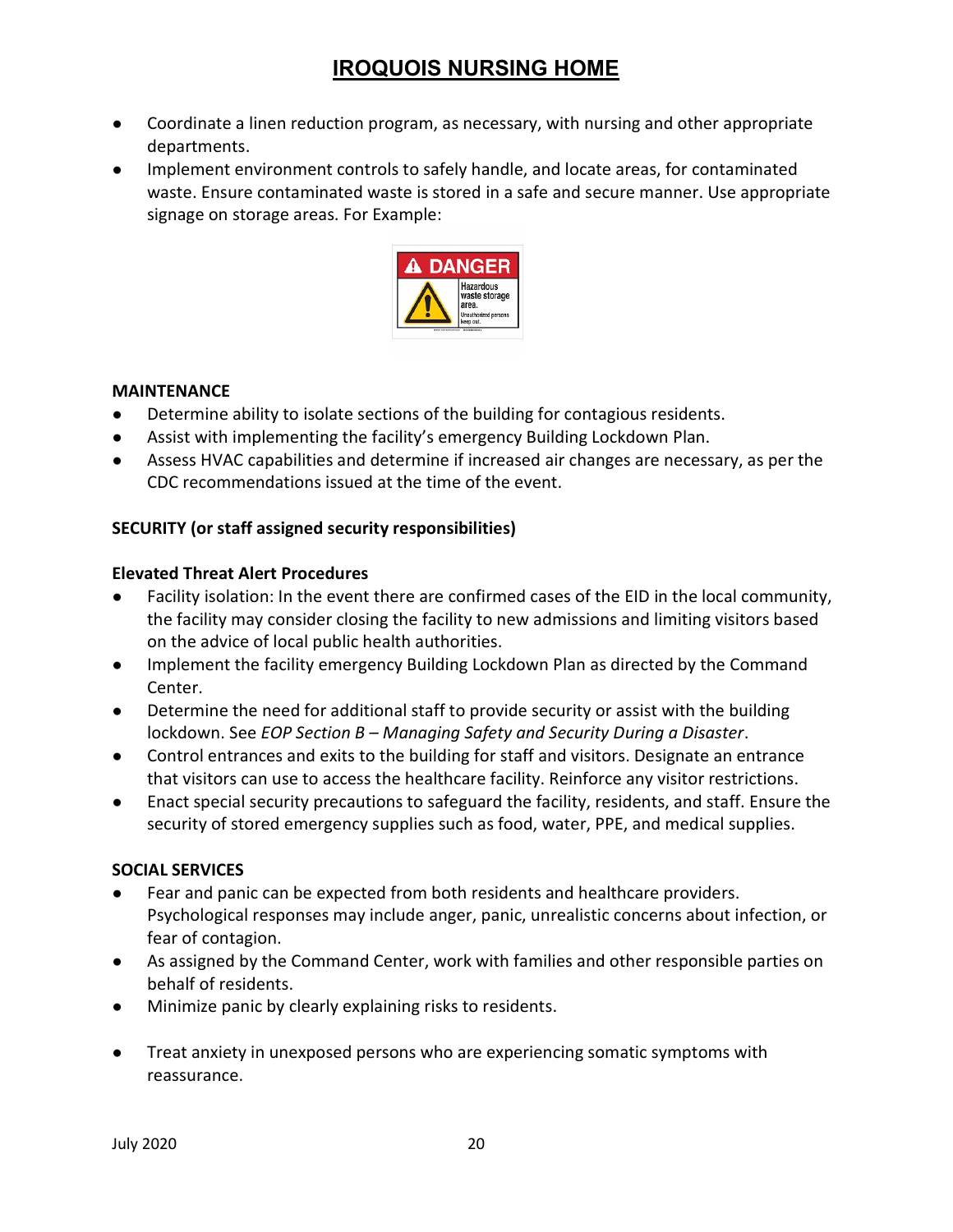- Fearful or anxious healthcare workers may benefit from their usual sources of social support or by being asked to fulfill a useful role.
- Work with Incident Commander to ensure regular information updates are available to the public.

#### CENTRAL SUPPLY

- Assess supplies to determine how long you can continue operations. Take results to Command Center.
- Ensure supplies (medical, PPE, etc.) are securely stored.
- Establish receiving area for additional equipment and supplies. Plan storage and tracking.
- Ensure that there is a sufficient supply of PPE and protocols for obtaining additional PPE supplies.
- Be cognizant of expiration dates of certain PPE, including respirators.
- Collaborate with local/state public health, local/state emergency management, sending and receiving facilities, and other healthcare organizations or systems to address any potential supply chain issues through the Liaison Officer.
- Determine the role of local/state/federal public health authorities in assisting the healthcare sector in prioritizing orders with manufacturers/suppliers.

### FINANCE AND HUMAN RESOURCES

- Track hours worked by staff during the response for potential reimbursement during declared public health emergencies.
- Facilitate purchasing of supplies necessary for the emergency response. Track and report to the Incident Commander the financial cost of the response including all workmen's comp, property damage, and other claims resulting from the event.

### RETURN TO NORMAL OPERATIONS / RECOVERY

Recovery from the spread of an infectious disease will begin when facility officials receive notice from the local Public Health Department or NYS Department of Health based on CDC guidance, that facilities may resume normal operations.

The Incident Commander or designee will determine if staffing, supplies, resources and systems are adequate to manage ongoing activities.

In consultation with Public and/or State Health Department Authorities the facility will recommend specific actions to be taken to return the facility to pre-event status.

The facility will:

- Assess facility, staff, and department operations to determine ability to return back to normal operations.
- Implement sanitization and disinfection procedures.
- Deploy solid waste disposal plans.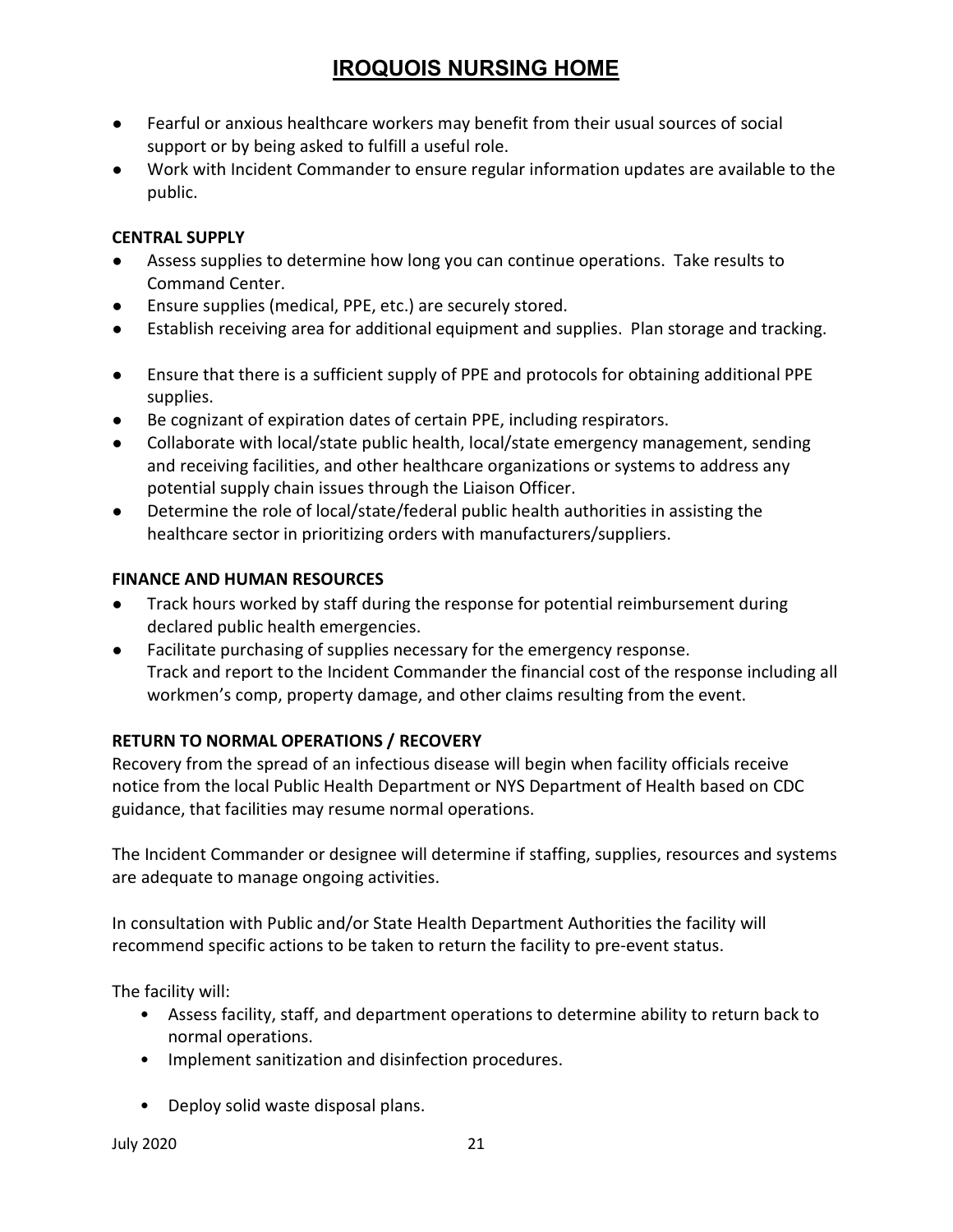- Maintain review of and implement procedures provided in NYS DOH and CDC recovery guidance that is issued at the time of each specific infectious disease or pandemic event, regarding how, when, which activities/procedures/restrictions may be eliminated, restored, and the timing of when those changes may be executed.
- Reconsider physical and social distancing restrictions that had been implemented.
- Communicate to residents, families, and other relevant stakeholders any relevant recovery activities regarding a return to normal operations.
- Conduct an After-Action Review to evaluate the response actions taken by the facility as a result of the infectious disease.
- Determine effectiveness of existing plan to respond to similar events in the future.
- Revise existing plan as necessary to address any deficiencies.
- Review processes and incident communication protocols.
- Document / Archive all information of the response
- Assess the economic impact on the facility. Have Finance Section collect cost for reimbursement.
- Have department heads restock supplies.
- Close down Incident Command.